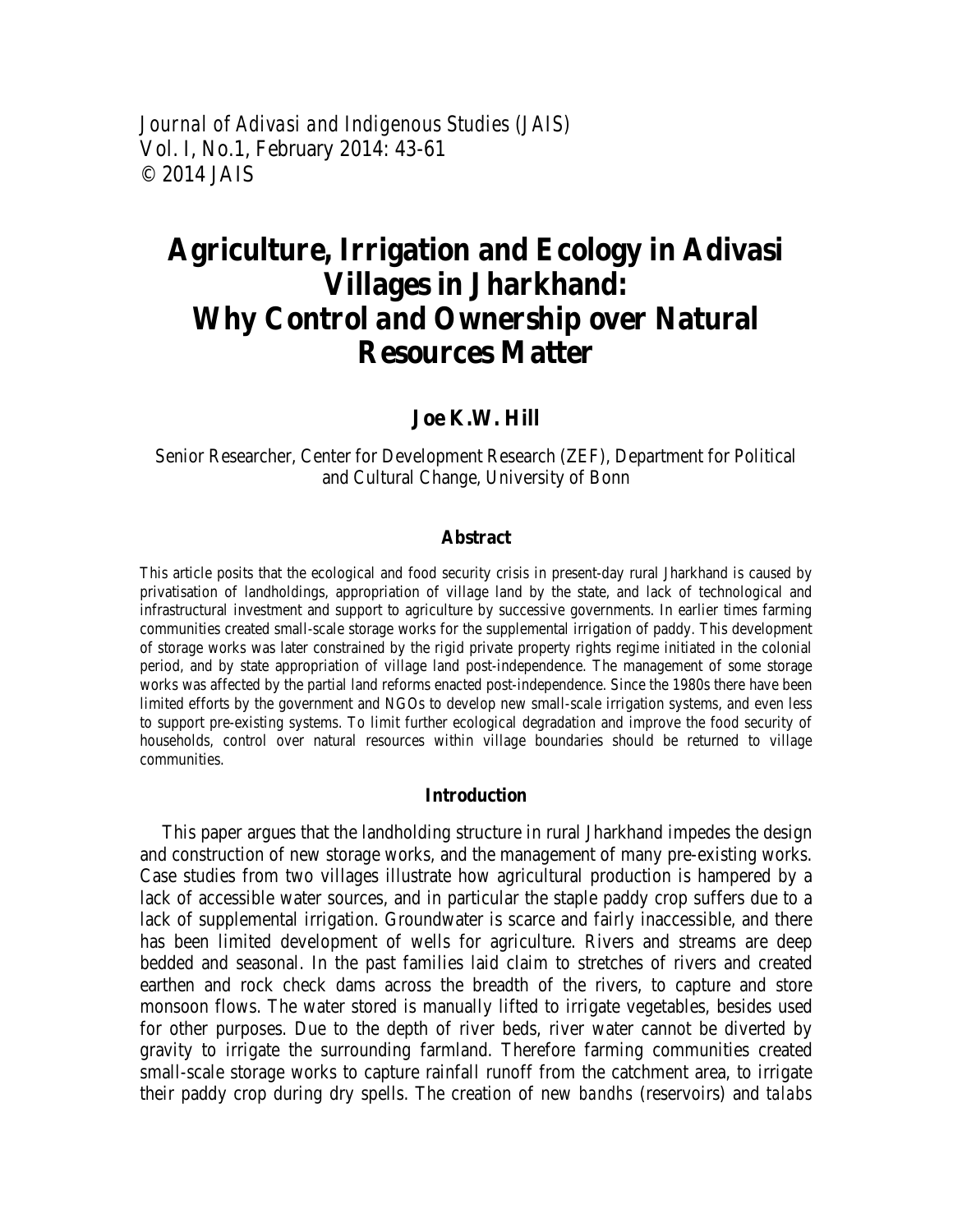(ponds) would allow farmland outside of pre-existing works' command areas to be irrigated, however the extant landholding structure prevents the design and construction of new works by communities. The management of many pre-existing storage works is sub-optimal due to the effects of post-independence land reforms.

The question of why there has been an under-development of small-scale irrigation systems is not frequently asked. Irrigation research most often discusses systems that have already been constructed; either irrigation systems designed by state or NGO actors, or so-called traditional systems. In the Indian context the effect of colonialism on indigenous water technologies has been explored extensively (Sengupta 1980, 1985; Agrawal and Narain 1997; Hardiman 1998; Mosse 2003; D'Souza 2006, 2008). Sengupta (1980, 1982, 1985, and 1993) highlights the effects of colonial and post-colonial civil and land reforms upon indigenous irrigation systems, in particular systems located in southern Gangetic Bihar. The *Dying Wisdom* thesis (cf. Agrawal and Narain 1997) holds that colonial actions, such as the instituting of private property in land and dismantling of community control over land, led to the decline or substantial degradation of traditional systems. However subsequent work by Hardiman, Mosse, and D'Souza show that such sweeping statements do not hold in all cases. For example, Hardiman (1998) shows how peasant indebtedness and commercialisation not only predated colonial rule, but helped expand indigenous irrigation wells (cf. D'Souza 2006). Gadgil and Guha (1995) consider that the colonial state apparatus oversaw the collapse of traditional irrigation systems in areas considered unprofitable, and that the post-independence state has manoeuvred to transfer control of small-scale systems to the Minor Irrigation Department to gain control of the resource base. The fact that new irrigation systems have hardly been constructed by communities in the post-independence period is rarely discussed. One is left to assume that this paucity relates to the dependency farmers have come to place upon the state since it assumed control of village land and development planning post-independence.

Field research was conducted in 2004-05 in two villages located in Khairpal Gram Panchayat, Potka Block, East Singhbhum District (Figure 1). Three hamlets, populated by Santal, Bhumij and Dharua Gond communities respectively, were selected based on the presence of storage works as well as recently constructed lift irrigation systems. Some 49% of East Singhbhum's rural populace is *adivasi*, with Santal being numerically dominant, followed by the Bhumij (GoI 2001). Field research was both qualitative and quantitative, including observation, group meetings, in-depth interviews, wealth ranking and genealogies, mapping of landholding pattern and use, and collection and analysis of village records for three survey and settlements (1910, 1937 and 1964). This paper begins with an overview of the land-water-societal context in Jharkhand state and East Singhbhum. It then presents an analysis of four storage works, discussing their design, construction and subsequent management, followed by a discussion of how and why landholding structure can be seen to have impeded the further (new) creation of storage works by communities, and to have affected the management of some pre-existing systems. The paper concludes with some recommendations.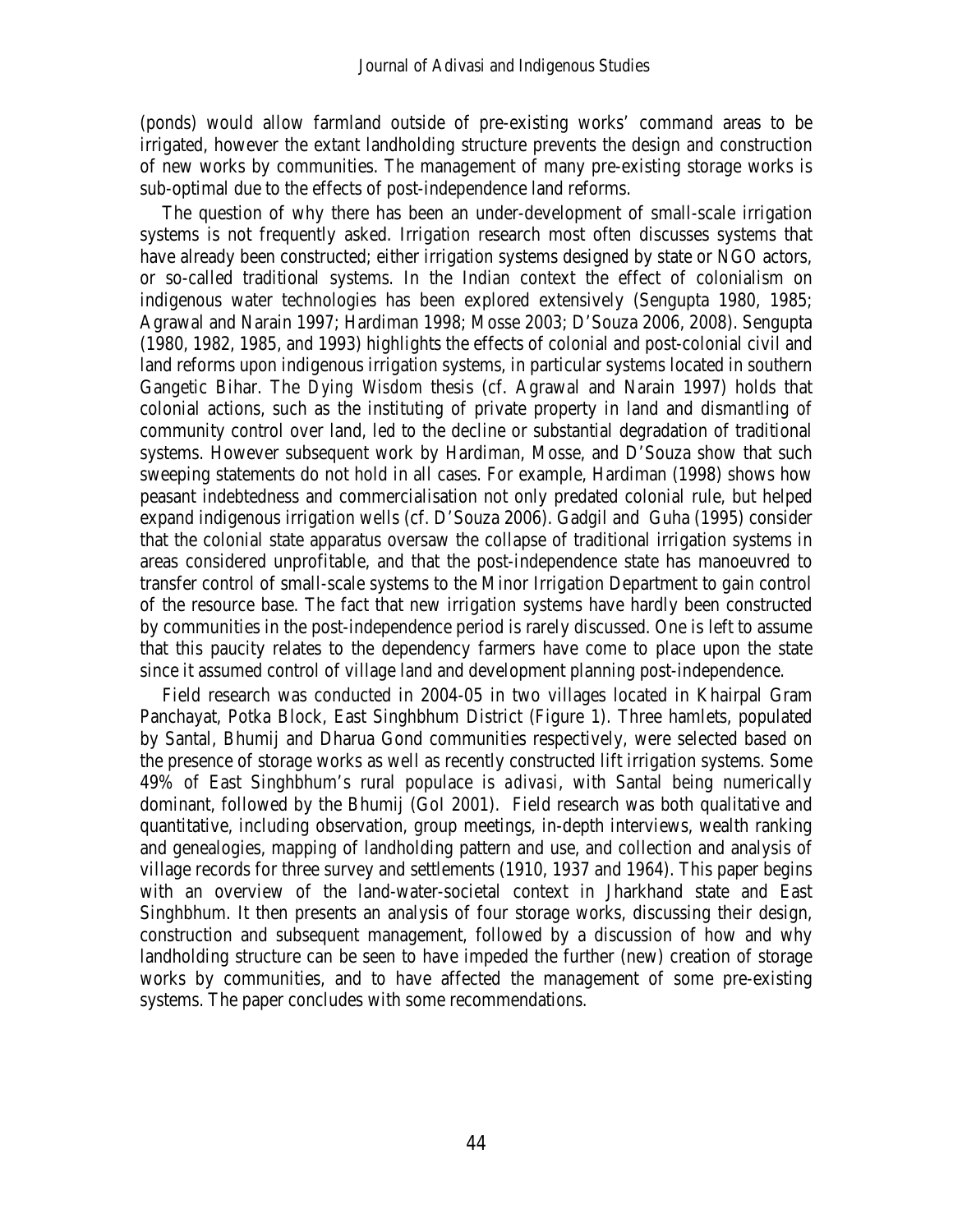

Figure 1. Location of Potka Block (and Khairpal Gram Panchayat) within East Singhbhum District

## **Land-water-societal context in East Singhbhum District, Jharkhand**

Jharkhand became independent as India's 28th state in November 2000. Its people had suffered over five decades of poor governance having been appended to Bihar state on India's independence in 1947. Local-level democratic checks and balances have been absent in the villages of Jharkhand for the past three decades or so, due to the inability of successive governments to hold panchayat elections since 1978 (elections were finally held in early 2011). This helped local contractors, block-level bureaucrats and members of legislative assembly (MLAs) to control and one assumes misspend public funds intended for rural development works. Jharkhand's agro-ecological and socio-economic credentials relate a now familiar tale; one of the richest states in India in terms of its mineral and forest resources, economically Jharkhand is one of the poorest states. In an assessment of rural India, in 2001 Jharkhand was ranked (with Bihar) India's most food insecure state, and (separate from Bihar) as having India's highest percentage of population living below the poverty line (MSSRF/WFP 2001). By 2008, in a revised and more comprehensive assessment, Jharkhand again secured the unfortunate ranking of most food insecure state in India (MSSRF/WFP 2008). Food insecurity relates not only to limited or lack of access to nutritious food, but also to clean water and sanitation. Hence Jharkhand's ranking reflects its history of neglect and under-development, which extends to the agricultural domain where the majority of cultivation remains rainfed.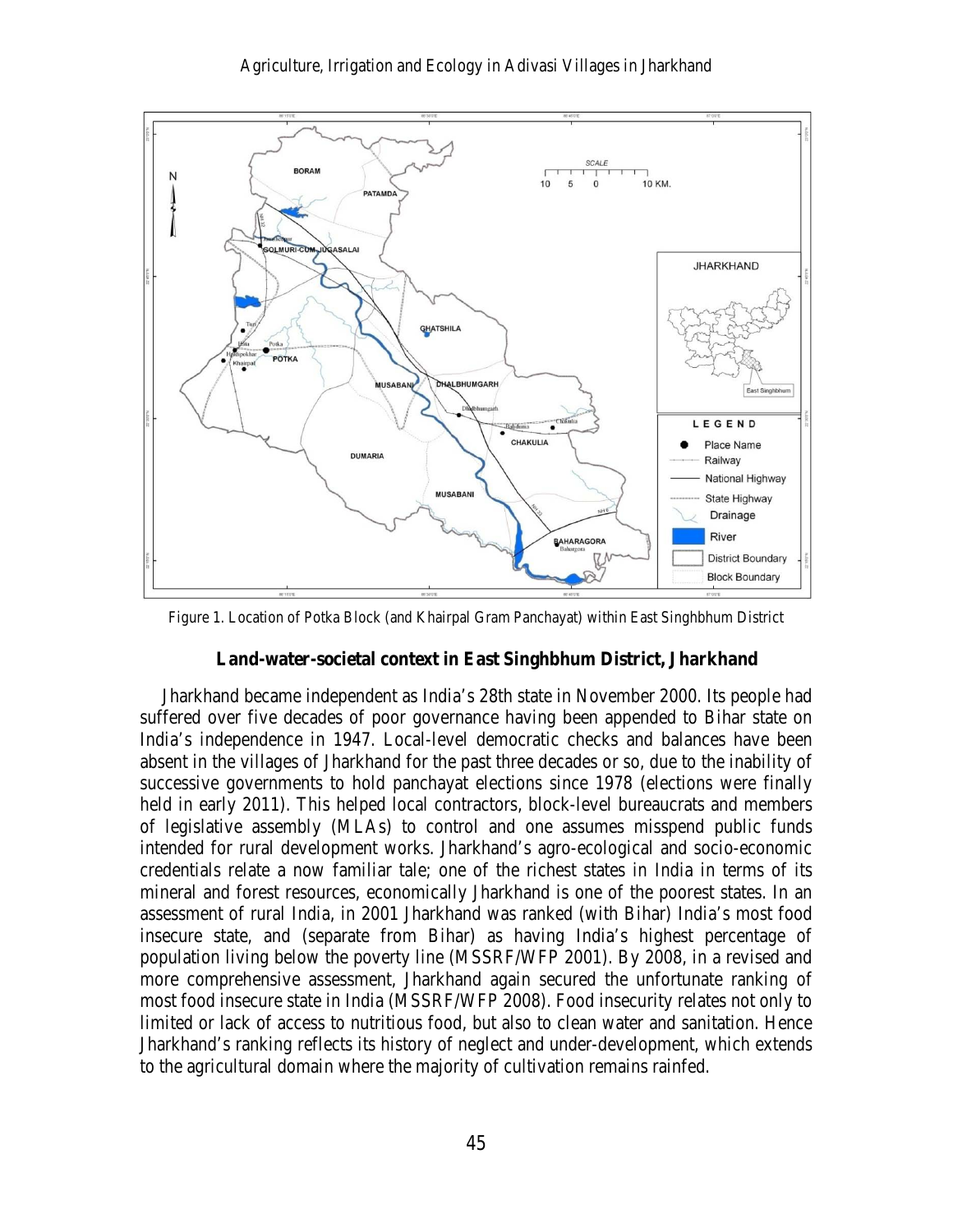The area irrigated in Jharkhand state is unclear because of differences in terminology used and lack of referencing of data sources in government reports. For example, Jharkhand's new state government in 2002 produced the document 'Vision 2010' which stated that the net irrigated area was 157,000 hectares, and that it planned to increase the irrigated area of the state from 8% to 25% by 2010 (GoJ 2002). In 2008 NABARD Consultancy Services (NABCONS) was entrusted to prepare the Jharkhand 'State agriculture development plan, 2008-09 to 2011-12'. NABCONS stated its plan to double the area under assured irrigation from 157,000 to 314,000 hectares, half through irrigation potential already created, and half through proposed minor irrigation investments (NABCONS 2008). If correct, the data suggests that little or no progress was made in improving irrigation coverage through 2002 to 2008. Jharkhand was bypassed in the process of agricultural transformation known as the 'Green Revolution', and a National Rain-fed Area Authority to implement a comprehensive programme for the development of rainfed areas was constituted only in 2006 (Sharma et al. 2008).

East Singhbhum District falls within the 'South Eastern Plateau' sub-zone of India's 'Eastern Plateau and Hills Region' agro-climatic zone. At about 100 metres above sea level, the climate in this sub-zone is humid to sub-tropical, and characterised by plentiful but uneven distribution of rainfall. Average annual rainfall is between 1300 and 1350 mm, with roughly 80% falling within the south-west monsoon period June to September, and precipitation during the winter months scanty and highly variable (GoJ nd). The plateau's eroded soils are of poor fertility and have a low water-retaining capacity, and groundwater availability is scarce and its exploitation has been minimal (GoJ nd; NABCOMS 2008). Managing extreme rainfall variability in time and space is considered the greatest challenge in such rainfed semi-arid and dry sub-humid tropical regions (Sharma et al. 2008). In Jharkhand the probability of deficient rainfall  $5\%$  of the normal) during the south-west monsoon period is once in five years (Sharma et al. 2008). Dry spells, generally of 2-4 weeks of no rainfall, occur in most cropping seasons. Such rainless periods may be termed early season drought, mid-season drought, or terminal drought. Early season drought is often mitigated by replacement with short-duration crop varieties or change in the cropping pattern. However droughts at the latter two stages, particularly at critical growth stages, can potentially cause partial or complete crop failure (Sharma et al. 2008), which is why supplemental irrigation is needed to bridge these gaps.

The 'South Eastern Plateau' region, synonymous with Singhbhum District until its division in 1990-91, is a neglected area having experienced little agricultural development since India's independence. Bhalla and Singh (2001) show that Singhbhum is one of just 17 districts out of India's 281 districts that maintained a low growth  $(\leq 1.5\%)$  of agricultural output in two consecutive periods, 1962-63 to 1980-83, and 1980-83 to 1990-93. In the same period, from 1961 to 1990-93, the proportion of gross irrigated area to gross cropped area fell from 6.8% to 3.9% (Prasad 1961; Bhalla and Singh 2001). This low proportion of irrigated land ensures that water deficiency at critical crop growth stages is a major constraint of rainfed agriculture. However water itself may not always be the primary limiting factor for food production. Low-input farming means faster depletion of soils, as stagnant yields and rising populations lead farmers to exhaust local soil-water resources and expand to more scanty and vulnerable lands (Lipton 2009; cf. Sharma et al. 2008). Consumption of fertiliser in Singhbhum increased from 0.80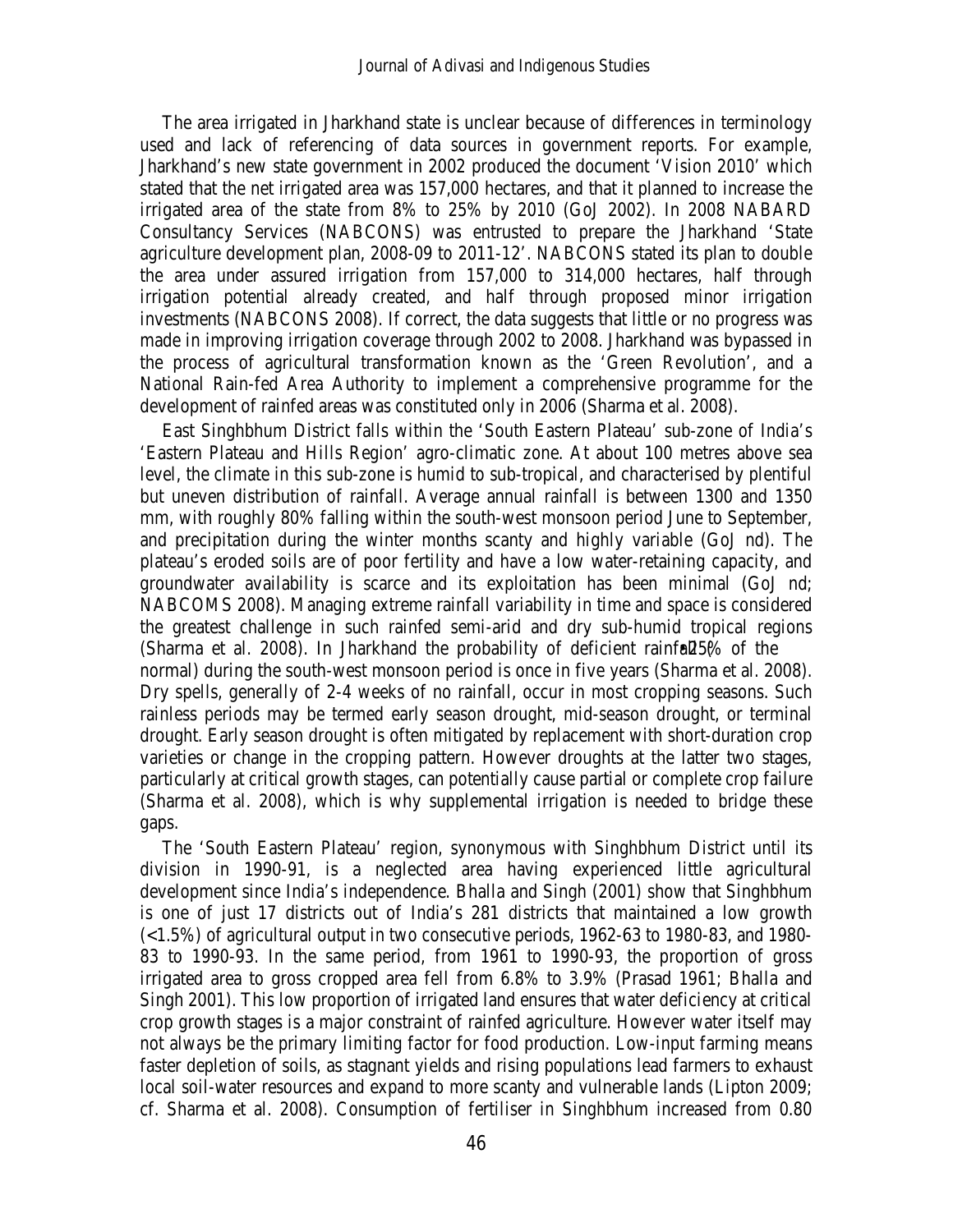kg/ha of net sown area in 1962-65 to just 10.51 kg/ha by 1990-93 (Bhalla and Singh 2001). These levels are fairly low when compared with Bihar as a whole (2.96 to 85.36 kg/ha through 1962-65 to 1992-95), and very low when compared with Green Revolution targeted areas, e.g. north-west India  $(4.29 \text{ to } 163.62 \text{ kg/ha}$  through 1962-65 to 1992-95) ((Bhalla and Singh 2001). The incomplete introduction of new seed-fertiliser-irrigation technologies led to unintended outcomes in rainfed areas: for example, increased fertiliser use without assured irrigation has the effect of increasing output in years of good monsoon rains, but decreasing output in years of poor rainfall ((Bhalla and Singh 2001).

Land reform between 1949-50 and 1964-65 was another agricultural policy central to the Green Revolution and its successes (Bhalla and Singh 2001). Yet in Jharkhand there has been no substantial land reform, such as imposition of ceiling and redistribution of excess lands to marginal and landless farmers, or land consolidation. To understand East Singhbhum's landholding structure, which is peculiar due to restrictions placed on the transfer of adivasi land, some contextualisation is required. Prior to the arrival of the British in the late 18th century, the region was colonised by various adivasi and non-adivasi communities.<sup>[1](#page-4-0)</sup> Present-day East Singhbhum District is contiguous with the erstwhile Dhalbhum chiefdom, one of several adivasi Bhumij chiefdoms in the region in the centuries prior to the British invasion and territorial conquest. During this earlier period some social stratification in adivasi society developed, and many non-adivasi settlers arrived and were granted villages/land in return for religious and secular services provided to the Bhumij chiefs (Sinha 1962; Sen 2010). The Sanskritic courtly culture of adivasi chiefs, argue Thapar and Siddiqi (2003 [1979]), would not have impacted the majority of adivasi society because land relations would have preserved adivasi identity: available forest and wasteland, and a relatively sparse population would have allowed the continuing possibility of new *khuntkattis*, i.e. more land being brought under cultivation.<sup>[2](#page-4-1)</sup> In this period storage works likely remained under-developed due to possibilities for farmland expansion.

The British extended the Permanent Settlement to Dhalbhum in 1800; its primary objective being to secure revenue payable by *zamindars* (the erstwhile chiefs or their relatives) (Sengupta 1982). The settlement led to the peasantry's indebtedness to local landlords and moneylenders, further loss of control over land and other resources, and erosion of local authority for adivasis (Upadhya 2009). The colonial agrarian world was reordered as some kind of an economic and political hybrid, with zamindars shaped as 'rack renting quasi-feudal landlords', the creation of a series of intermediate tenureholders (including *pradhani* village headmen), and the realisation of capitalist private property in land (D'Souza 2004). The introduced notion of family/individual property challenged the traditional adivasi system of communal ownership of land, and

<span id="page-4-0"></span> $\frac{1}{1}$ Bhumij society was organised into chiefdoms by the 16<sup>th</sup> century (Areeparampil 2002), possibly as early as the  $13<sup>th</sup>$  (Sinha 1962).

<span id="page-4-1"></span>*Khuntkatti* was the *adivasi* system of social organisation, through which *khuntkattidars*, the descendents of those who first converted forestland into agricultural lands, received superior collective and individual rights over village land.

<span id="page-4-2"></span>In 1773 Baber wrote of the Dhalbhum tract, "there is very little land cultivated in this whole extent and very disproportionate part of it capable of cultivation [the soil] is very rocky-the country is mountainous and overspread with thick woods which render it in many places impassable" (in Jha 1967). The number of villages in Dhalbhum increased from 145 villages in 1790, to 1640 villages 120 years later (Reid 1911).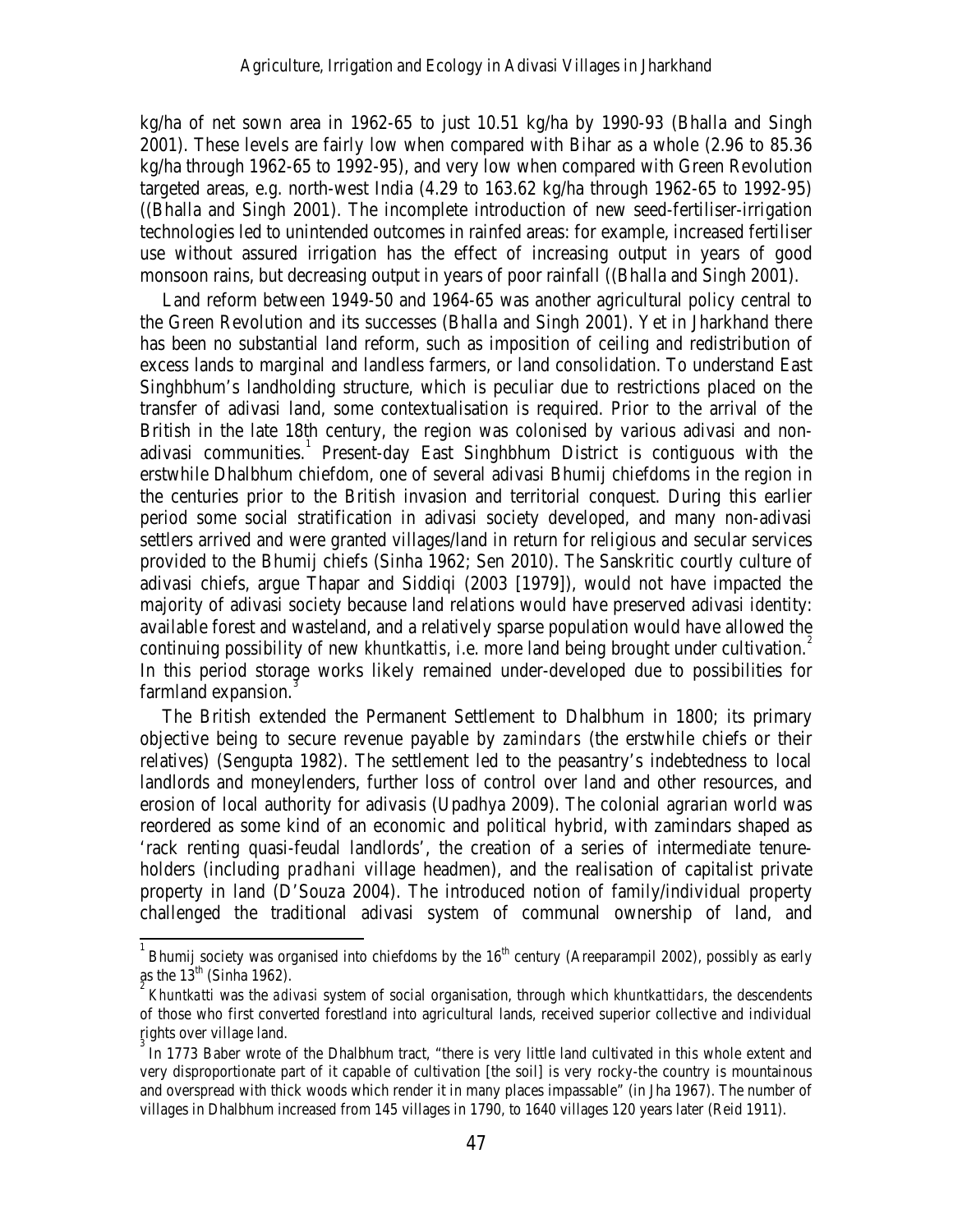mechanisms for mortgaging and sale of lands encouraged the more avaricious among adivasis to accumulate additional lands (Sen 2004). Jha (1989) describes it thus; the "traditional divisions or distribution of tribal land were now replaced by a rigid landlordtenant relationship". Thapar and Siddiqi (2003 [1979]) argue that mid  $19^{th}$  century the British paradoxically sought to protect zamindars and their estates, to maintain political stability, precisely when they should have abandoned such policies to stimulate agriculture. As a result landlords (zamindars and intermediaries) lived off mismanaged estates without paying attention to their tenant cultivators (Thapar and Siddiqi 2003 [1979]), as occurred in Dhalbhum Estate on several occasions late  $19<sup>th</sup>$  century.

The Chotanagpur Tenancy Act, 1908 (Bengal Act VI of 1908) introduced laws that restricted the sale or transfer of lands from adivasi to non-adivasis, and protected khuntkatti rights on land. However it was enacted too late: few such villages still existed (Devalle 1992). By the time of the first survey and settlement operations in Dhalbhum, conducted between 1906-1911, 3/5ths of village tenures were pradhani (a reclaiming tenure) held by pradhans (headmen) and just 1/5th were *ghatwali* held by khuntkatti Bhumij headmen (Reid 1911). The colonial government was unconcerned with creating irrigation works in these tracts, because revenue was fixed and the government had nothing to gain from extending irrigation (Sengupta 1991). However significant numbers of storage works had already been created by farming communities, either by families or under the leadership of village headmen (see Reid 1911). [4](#page-5-0) The main source of land rights for farmers in the present-day remains the record of rights (or *khatian*) that were created during the initial survey and settlement operations of 1906-11. A revisional survey was completed by 1937 in Singhbhum. It seems likely that between the first and second surveys little change took place aside from generational land subdivision and some land sale (see Upadhya 2009 who finds the same for Ranchi). The land records were published in three parts, the record of rights to individual plots, the record of community rights, and the village note. During research the sample villages' records were sought and obtained from the District Record Room Chaibasa: the first part was complete and the third part poorly filled in. However the second part, the record of community rights, had either not been created or not been stored.

After Independence the Bihar government took five years to adopt the 1947 Zamindari Abolition Bill (land reform measures). In 1952 reforms took place, but only after much dilution (Sengupta 1982). Zamindari abolition had perhaps a deeper impact on adivasi land rights than had previous colonial reforms (Upadhya 2009). The reforms provided for the 'vesting' in the state of all lands, estates, and interests other than *raiyati* (farmer) lands, and for the abolishment of all intermediary tenure holders: zamindars, estate managers, and village headmen. Two types of land tenure remained thereafter; Mundari khuntkatti<sup>[5](#page-5-1)</sup> and raiyati, and lands 'vested' in the state (Upadhya 2009). The second revisional survey conducted in Singhbhum between 1958 and 1965 allowed the state to record their appropriation of community lands (land previously recorded in the name of

<span id="page-5-0"></span>4 Upadhya (2009) discusses in detail the content of the land rights conferred to both *khuntkattis* and ordinary raiyats (farmers/cultivators) and notes that though raiyats were the majority, it is khuntkattidars and their rights that have formed the basis of adivasi struggles against the state in the post-colonial period. <sup>5</sup>

<span id="page-5-1"></span>The Bhumij are considered Mundari adivasis, as are, for example, Mundas and Santals. In the research villages only some of Kestrapal's Bhumij households are khuntkattidars; the majority are raiyats.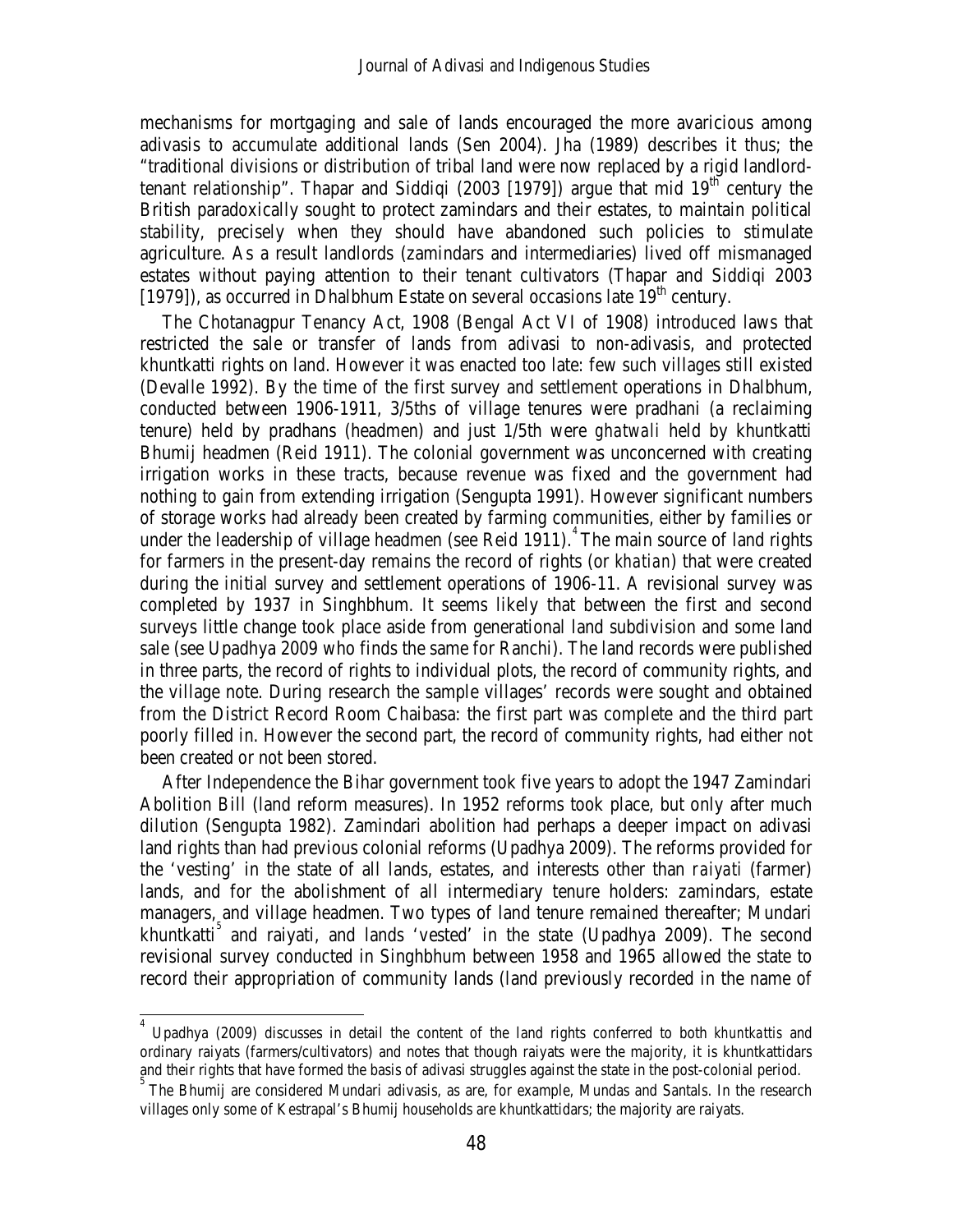headmen were transferred to the category of government land). According to the settlement report, about 40% of Singhbhum district's land was assumed by the state during the second revisional survey, half of which was under community control beforehand, and half with the forest department (Prasad 1970, quoted in Upadhya 2009). Upadhya is wrong, however, to claim that the reforms 'did not materially affect the holdings of *raiyats* or self-cultivators because the government merely took the place of the landlord to whom rent is paid' (Upadhya 2009). In the process of the reforms, control over many storage works shifted from collective ownership by communities to private ownership by former headmen.

## **The design, construction and management of four storage works**

Research was conducted in two neighbouring revenue villages located in Khairpal Gram Panchayat. The villages have differing histories: Gurbhanga was a pradhani village whereas Kestrapal was a ghatwali village during the colonial period.<sup>[7](#page-6-1)</sup> Gurbhanga is a young village, having been established when (German Lutheran) Christian Oraon settlers arrived from Ranchi District in 1882 (Chatterji 1910). Aside from a small Bhumij settlement on the roadside, the village was uninhabited and covered by forest. By contrast, in the much older Bhumij village of Kestrapal, the khuntkatti rights of several Bhumij families were recognised in the first and second survey and settlement operations; as were several types of Bhumij hereditary political office.<sup>[8](#page-6-2)</sup> At the time of zamindari abolition, the headmen of pradhani villages and ghatwali villages were stripped of their hereditary political authority in dealings with the state, however erstwhile *ghatwals*  retained their locally recognised social status because of their protected (khuntkatti) land rights status.

The two villages each comprise three hamlets, which in the present day function as somewhat independent villages. In-depth study was conducted in three of the six adivasi hamlets in 2005: Champi, in Gurbhanga, populated by 26 Santal households and two Christian Oraon households (descendents of the former headman); Kestrapal hamlet, in Kestrapal revenue village, inhabited by 41 Bhumij households (both khuntkattidar and raiyats), and a family of landless Paramaniks; and Manglasai, in Kestrapal, populated by 31 Dharua Gond households.

The four storage works discussed here are of two social types: built by village headmen with the labour of the village community; and built by individual raiyats/farmers by the labour of their family members and hired-in help. The four storage

<span id="page-6-0"></span>6 Singhbhum is one of few districts in Jharkhand where a post-independence re-survey was completed (Upadhya 2009). This is possibly due to its proven mineral wealth?

<span id="page-6-1"></span>To ensure the safety of the villagers, the village names are fictionalised both here and in my thesis (Hill 2008). 8

<span id="page-6-2"></span>*Sardar ghatwals* were chiefs of a number of villages, *naik ghatwals* were village headmen, and *paik* ghatwals were 'watchmen' subordinate to naik ghatwals. Kestrapal had a sardar ghatwal in 1910, whose son was recorded in the 1937 revisional survey and settlement as a naik ghatwal alongside two paik ghatwals.

<span id="page-6-3"></span>Sen (2008) lists four social types for the neighbouring Kolhan region (now West Singhbhum), which also include bandhs created by the raiyats of more than one village, and those built at the initiative and expense of the government.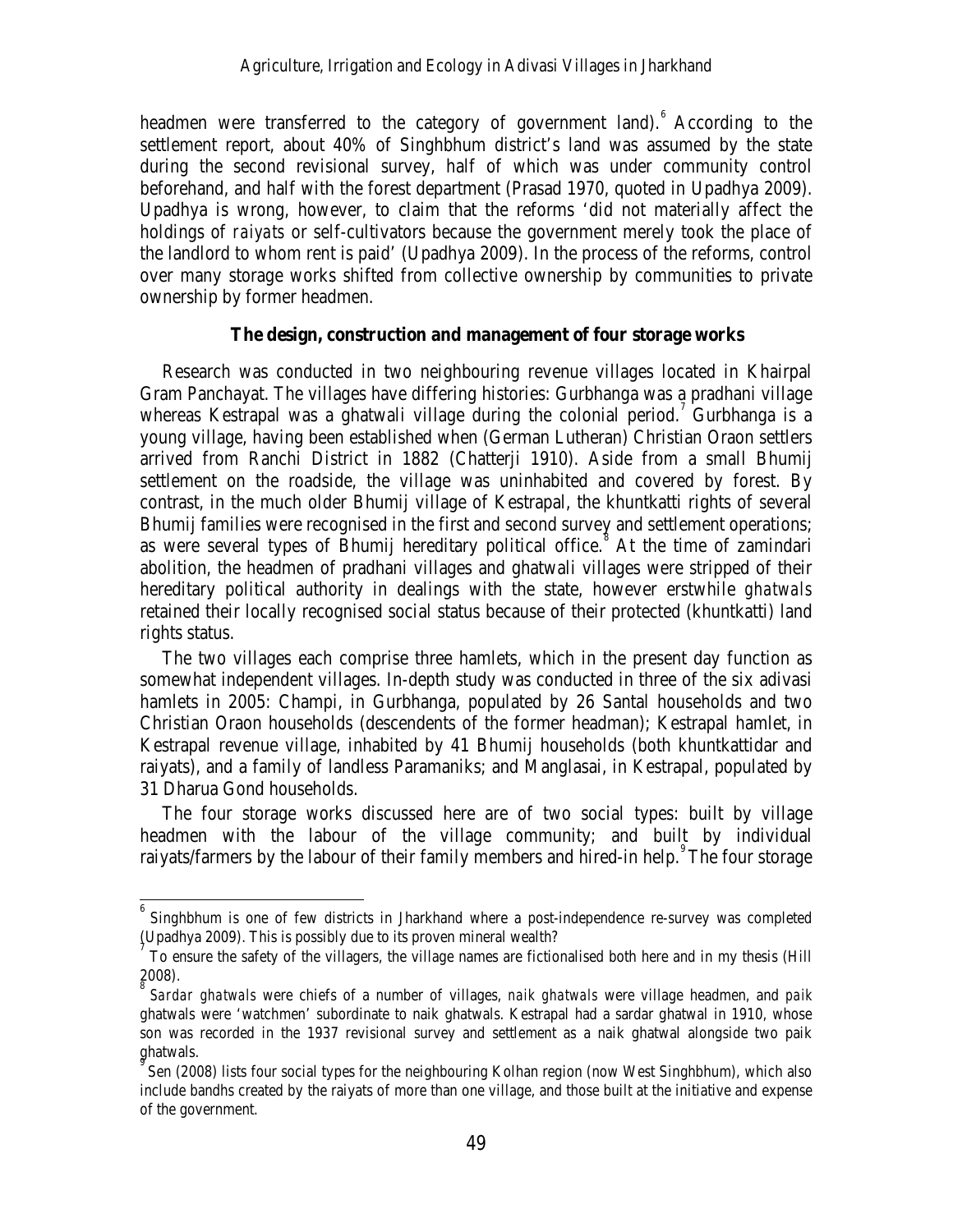works include three bandhs (three-sided reservoirs) and one *talab* (a four-sided pond). Bara Bandh in Kestrapal and Toppo's Bandh in Champi were each built under the direction of their respective villages' headmen in the colonial period. Bara Bandh, having a surface area in 2005 of 1.16 ha, was constructed before the first survey and settlement (pre-1910), whereas Toppo's Bandh, of 1.26 ha surface area, was created sometime between the first and second settlements (between 1910 and 1937). Two of Champi's Santal families, around 1920-1930 and 1945-1950 built Mona's Bandh and Surai's Talab respectively. As a result these are smaller works, having surface areas of 0.34 and 0.26 ha respectively. Although all four storage works may seem small, they are capable of providing supplemental irrigation to an area of farmland about five times their surface area and each serve to secure the paddy harvest of up to ten households. For example, Surai's Talab irrigates about 1.3 ha of farmland owned by four households.

Paddy farming remains a central livelihood in the villages because rice is the staple food, used for brewing rice beer, and used in rituals throughout seasonal and life cycles. For adivasis, land is not only a source of livelihood but life itself, both physical and spiritual (Mullick 2005). Aside from food production, land is valued for its ability to provide security, reinforce a sense of personhood, and offers access to credit, labour and other exchange entitlements (Rao 2009). In 2005 over three-quarters of households in the villages pursue agriculture as their primary or secondary livelihood. Households cultivate paddy on their own land, and under contract or share cropping tenurial arrangements. For example, in 2005 Champi's 28 households between them cultivated 34.7 ha of their own land, and half of these households cultivate another 10.1 ha of others' land, a total of 44.8 ha and an average of 1.6 ha per household. Land availability to a great extent determines the livelihood strategies of households. Those having insufficient land also work in the non-agricultural sector, mining rocky outcrops, and working as wage labourers both nearby and as migrants. In Champi 15 households pursued migratory work, and six had service-orientated jobs; whereas these livelihoods were not pursued by the villagers of Manglasai and Kestrapal.

In Champi in 1910, before the creation of its storage works, land was fairly abundant and just 36% of the entire revenue village's geographical area had been converted to agricultural land (Table 1). In contrast, by 1910 61% of the older Kestrapal revenue village's total area was already under paddy cultivation, which likely would have already been restricting the further creation of storage works. The area under cultivation in Gurbhanga quickly rose, to 64% of its area by the second survey and settlement in 1937, while the cultivated area in Kestrapal rose to 73% in the same period. Kestrapal's inhabitants had by this time almost exhausted possibilities to bring further land under the plough. By the time of the 2001 census, three-quarters of each revenue village's land was under cultivation, mostly mono-cropped with paddy. This includes marginal land unsuitable for paddy cultivation.

|      | Year   Kestrapal (Total area: 199 ha) |    | Gurbhanga (Total area: 181 ha)                                          |    |  |
|------|---------------------------------------|----|-------------------------------------------------------------------------|----|--|
|      |                                       |    | Cultivated area   Percent of total   Cultivated area   Percent of total |    |  |
| 1910 | 120 ha                                | 61 | 64 ha                                                                   | 36 |  |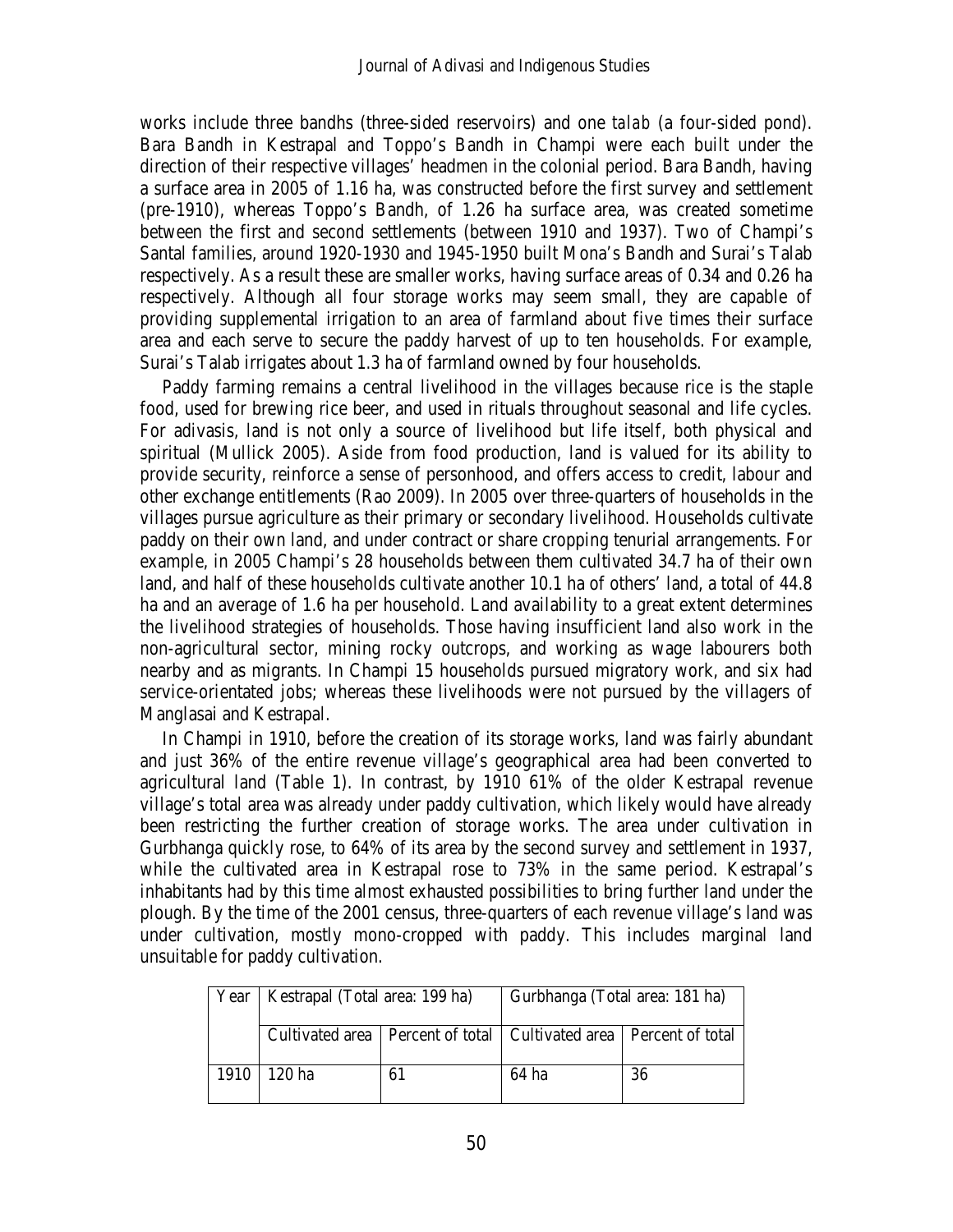| 1937 145 ha | 73 | 114 ha | 64 |
|-------------|----|--------|----|
| 1964 152 ha | 77 | 127 ha | 70 |
| 2001 150 ha | 75 | 132 ha | 73 |

Table 1. Proportion of Kestrapal and Gurbhanga's areas under cultivation Source: 1910, 1937, 1964 data from village records, 2001 data from 2001 census.

Average landholdings per household fell over the period 1910 to 2005, due to population growth, subdivision of land, and the exhaustion of land of cultivable quality available for conversion. In all three hamlets there is a shift from most households having large  $(5 \text{ ha})$  or medium  $(2.5-5 \text{ ha})$  holdings in 1910, to having small or marginal holdings in 2005 (Table 2). Only two households in Champi, through government service, have managed to increase their landholdings via land purchase (to  $>5$  ha). In Kestrapal the eight households having large and medium landholdings in 2005 are all descendents of the village's various ghatwals. Landlessness has emerged in the revenue village of Kestrapal due to land sales by current raiyats' forefathers (in Manglasai), and conflict and forced dispossession (via marriage and by a descendent of the *ghatwali* headman, in Kestrapal).

| Farm size | Area      | Kestrapal      |                | Manglasai      |          | Champi         |                |
|-----------|-----------|----------------|----------------|----------------|----------|----------------|----------------|
| typology  | owned     | (households)   |                | (households)   |          | (households)   |                |
|           | (ha)      | 1910           | 2005           | 1910           | 2005     | 1910           | 2005           |
| Large     | >5        | $\overline{4}$ | $\overline{4}$ | $\overline{2}$ | $\theta$ | $\overline{2}$ | $\overline{2}$ |
| Medium    | $2.5 - 5$ | 9              | $\overline{4}$ |                | 3        | 3              | 3              |
| Small     | $1 - 2.5$ | $\overline{2}$ | 13             | $\overline{2}$ | 8        |                | $\overline{2}$ |
| Marginal  | $<$ 1     |                | 17             | $\theta$       | 16       | $\theta$       | 21             |
| Landless  | $\Omega$  | $\theta$       | 3              | $\theta$       | 4        | $\theta$       | $\Omega$       |
| Total     |           | 16             | 41             | 5              | 31       | 6              | 28             |

Table 2. Landholding category by hamlet and household over time (1910 and 2005)

By 2005 the distribution of landholdings among owner-cultivators in the three research hamlets (combined) is skewed and unequal. Overall the average ownercultivator landholding is 1.43 ha, however of 94 sampled owner-cultivators only 27 (29%) have over this landholding size. The six households with the largest holdings own nearly one-third (31%) of land, having an average of 6.95 ha. About 84% of the ownercultivating households with marginal  $(>0.1$  ha) and small  $(1-2.5)$  ha) landholdings own just 46.3% of the land. This pattern is just slightly more equitable than the all-India situation: in 2003 marginal and small landholdings constituted 86% of total operational holdings in India, but covered only 43.5% of area (Reddy and Mishra 2008).

An analysis of paddy production in Champi for the years 1910, 1964 and 2005 reveals that all resident households likely produced surplus paddy in years of normal or good rainfall in 1910, whereas 45% did so in 1964, and only a quarter were able to by 2005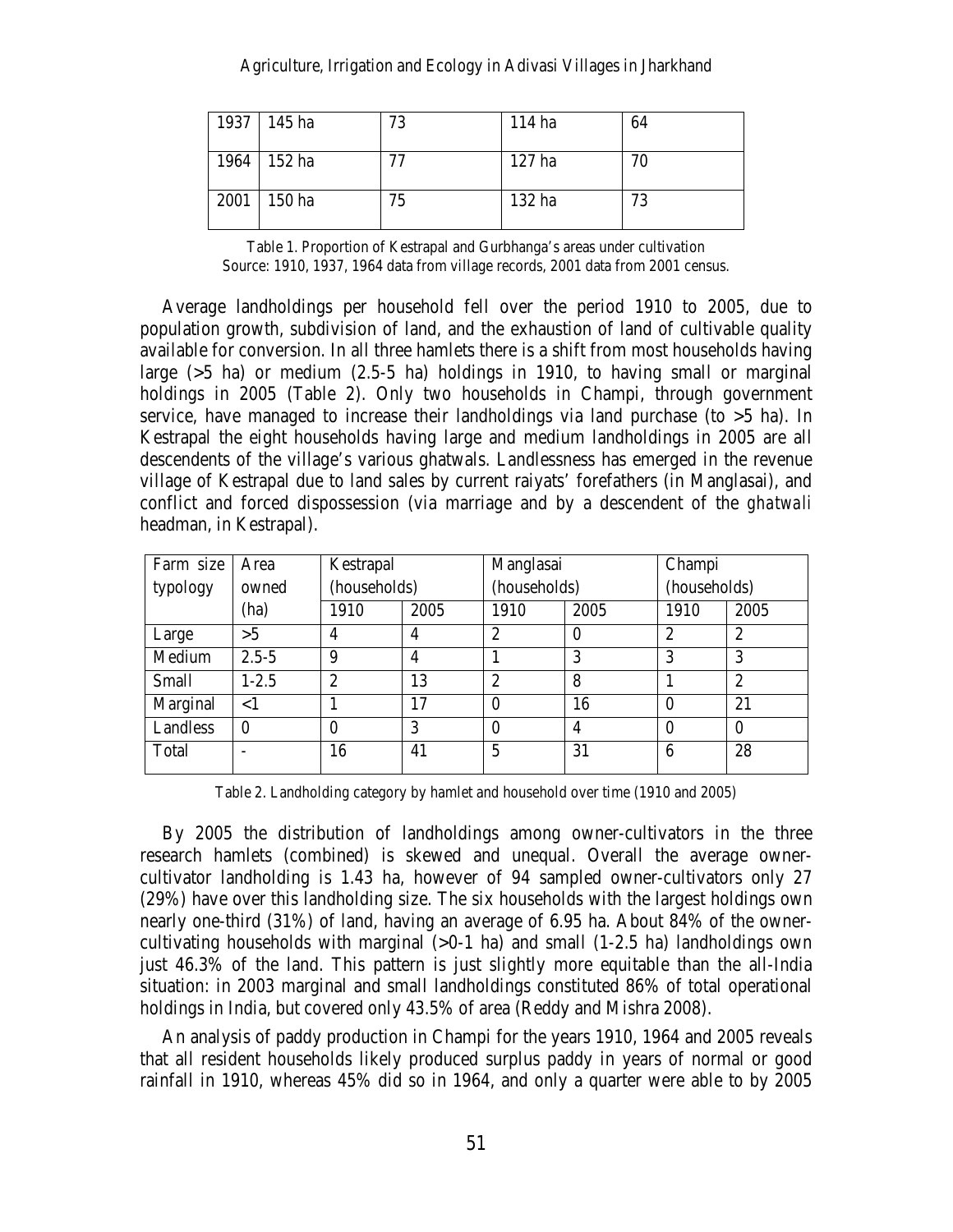(Table 3).<sup>[10](#page-9-0)</sup> Naturally there is a correlation between marginality in landholding and deficit paddy production, but this has been aggravated by the almost total lack of agricultural development over the decades. The agricultural techniques, production and yields appear to have remained unchanged over the past century. For example, there is little difference between the paddy yield of 1910, 1432 kg/ha (from a calculation made by Reid 1911), and that of 2005, 1444 kg/ha (calculation made using field data). The benefits of the few farm inputs used in the present-day, such as urea fertiliser, are likely offset by soil degradation caused by mono-cropped paddy and widespread ecological degradation, such as the extensive felling of trees and mining of outcrops, all of which affect the local hydrological regime and farm soil condition. The analysis shows that farming has become steadily and increasingly unviable in the villages due to reduction in landholding, partial land reform, and absence of agricultural support from successive governments.

| Year | Number of households, according to land |          |                |          | Total<br>Paddy production |         |         |
|------|-----------------------------------------|----------|----------------|----------|---------------------------|---------|---------|
|      | typology                                |          |                |          | number of                 |         |         |
|      |                                         |          |                |          | households                |         |         |
|      | Large                                   | Medium   | <b>Small</b>   | Marginal |                           | Surplus | Deficit |
| 1910 | $\overline{2}$                          | 3        |                | 0        | 6                         | 6       | $_{0}$  |
| 1964 | 1                                       | $\Omega$ | 8              | 13       | 22                        | 10      | 12      |
| 2005 | $\overline{2}$                          | 3        | $\overline{2}$ | 21       | 28                        |         | 21      |

Table 3. Paddy production in Champi in 1910, 1964 and 2005 (by household) Source: 1910, 1964 data derived from village records, 2005 data from field research.

With little irrigation coverage in the hamlets, cultivation of paddy is at the mercy of the monsoon, the amount, timing and duration of rainfall being key to a good harvest. The storage works in the research hamlets were designed and developed with local means at a time when land was fairly abundant, villagers as a community (albeit overseen by a headman) controlled the land within their village boundary, and when a majority of households even without access to supplemental irrigation likely harvested a surplus of paddy in years of good or normal rainfall. The "land factor" partly explains why three significant storage works were created post-1910 in Champi, whereas in the older village Kestrapal, where three storage works already existed by 1910, no further storage works were created. Cooperative forms of organisation with communities is another important factor, for in the absence of state support, the creation and maintenance of storage works necessitates planning, labour and funds.

# **Toppo's Bandh**

The Christian Oraon headman (pradhan) of Gurbhanga revenue village, and two or three Santal families, created Champi's first storage work, Toppo's Bandh (Figure 2),

<span id="page-9-0"></span>10 The methodology, based on data from the Village Record of Rights for 1910 and 1964, a calculation used by Reid (1911) and field data collected in 2005, is given in Hill (2008).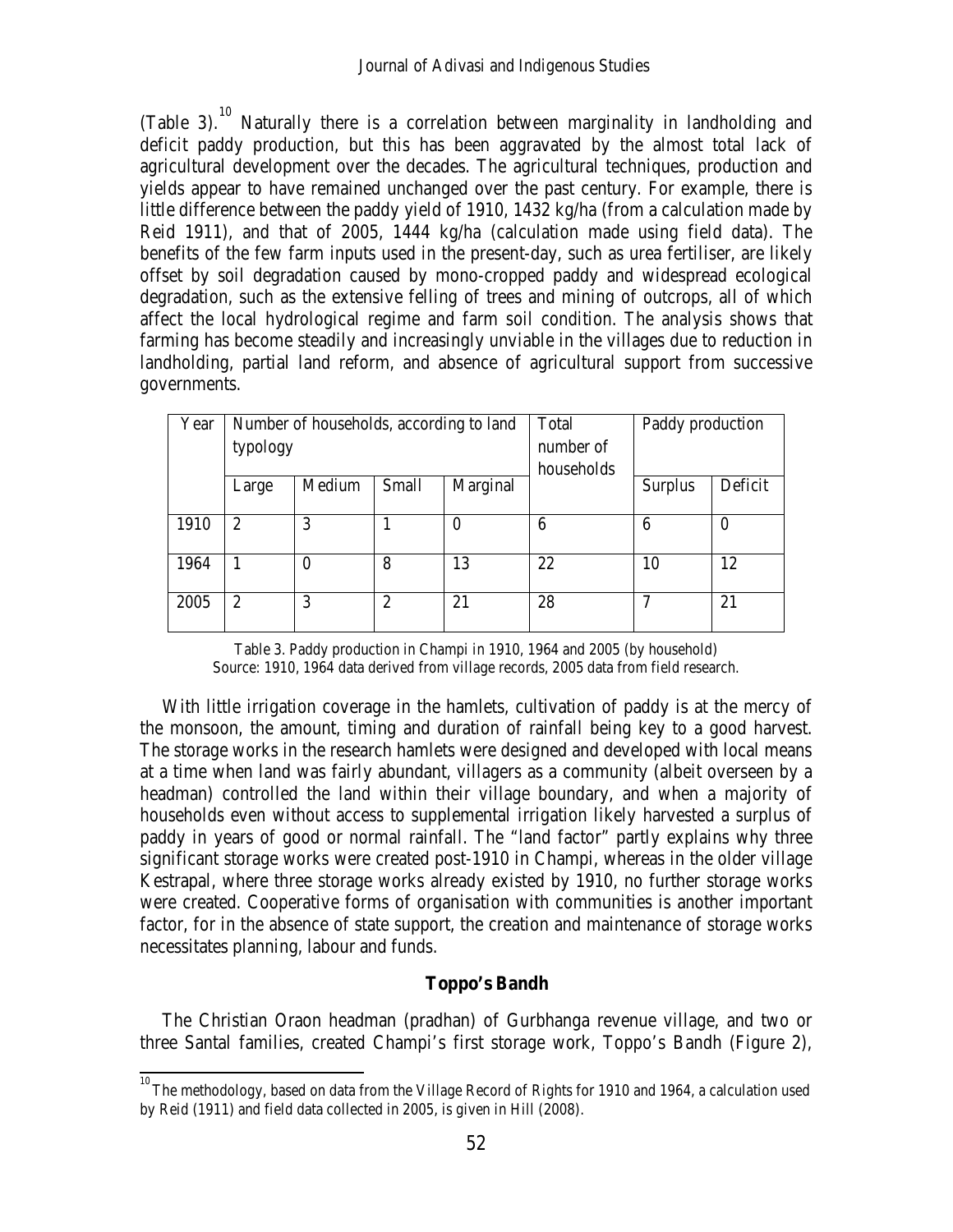sometime between 1910 and 1937. One presumes that the Santals worked without pay to construct the storage work, though the headman likely fed and provided them rice beer, as is customary. The storage work is listed in the 1937 settlement record of rights under the headman's name, who according to Santal oral history shared the bandh's water with those Santal farmers having land in its command area. At this point Toppo's Bandh was small, as were the number of households in the village/hamlet. One Santal elder fondly recalled the village's pradhan, saying 'he was a very good man. He used to give [irrigation] water'. During the pre-independence period the bandh was likely maintained by community labour.

Following India's independence intermediary (zamindari) tenures were abolished, and erstwhile village headmen lost their hereditary offices becoming on a par with other villagers/raiyats. Up until the mid 1950s when Panchayati Raj was introduced and block development offices created, erstwhile headmen remained important figures locally. Gurbhanga's ex-headman and his son maintained their influence by involving themselves in the newly evolving political and administrative set up. This allowed them, around 1955, to take a loan from the newly created Potka Development Block to enlarge Toppo's Bandh. The loan, according to a Santal elder, was for 1400 rupees, of which about half was spent on the storage work; the Toppo's paid the Santals a wage labour rate of 5-7 rupees per day, so perhaps 100 man-days were spent excavating soil.<sup>[11](#page-10-0)</sup> According to Santal discourse, the 1955 loan was taken by Toppo and several Santals. Together they later petitioned the block office to waiver the loan repayment, claiming that the storage work provided plenty of irrigation water for the public good. The debt was absolved.

During the 1964 survey and settlement, Toppo's Bandh was recorded under the name of the former headman's son. As he was now a raiyat, it effectively became his private property. He began to deny Santals access to the storage work's water, saying that the bandh was his property. During this period Champi's Santal population, who by the early 1960s numbered about 21 households, elected a Santal *manjhi* (headman) and *naike* (priest). In the early 1980s, one of the grandsons of Gurbhanga's former headman assumed control of Toppo's Bandh. To the dismay of the many Santals having land in the command area, he resolutely decided to utilise the water by and for himself only.

In 2005 Toppo's Bandh has seven co-owners, six Toppo brothers and their mother. Their command area land (about 10 ha) is divided into seven shares. Three of the brothers live in towns, and Santal households sharecrop their land. The mother maintains a couple of large individual plots in her name, which she sublets to Santal farmers. The three brothers living in Gurbhanga farm their own land, in most years irrigating from the bandh during dry spells. However the Santal households having land in the bandh's command area, and those who sharecrop the Toppo's land, are denied irrigation water. In the rabi (winter) season one of the Toppo households uses water from the bandh to grow vegetables, employing some Santal women to help him. He is the only farmer to do so. The Santal grow winter season vegetables along the riverside, manually lifting water to irrigate the crops. Toppo's Bandh is nowadays not maintained, and as a result has a reduced storage capacity, and a lesser productive capacity for fish culture. Most of the Santal community consider Toppo to be selfish and uncooperative. However they have

<span id="page-10-0"></span>11 Rupees equivalent is difficult to estimate. In 2005, a daily wage labour rate would be 50-70 rupees privately or about 90 rupees per day working under a government scheme.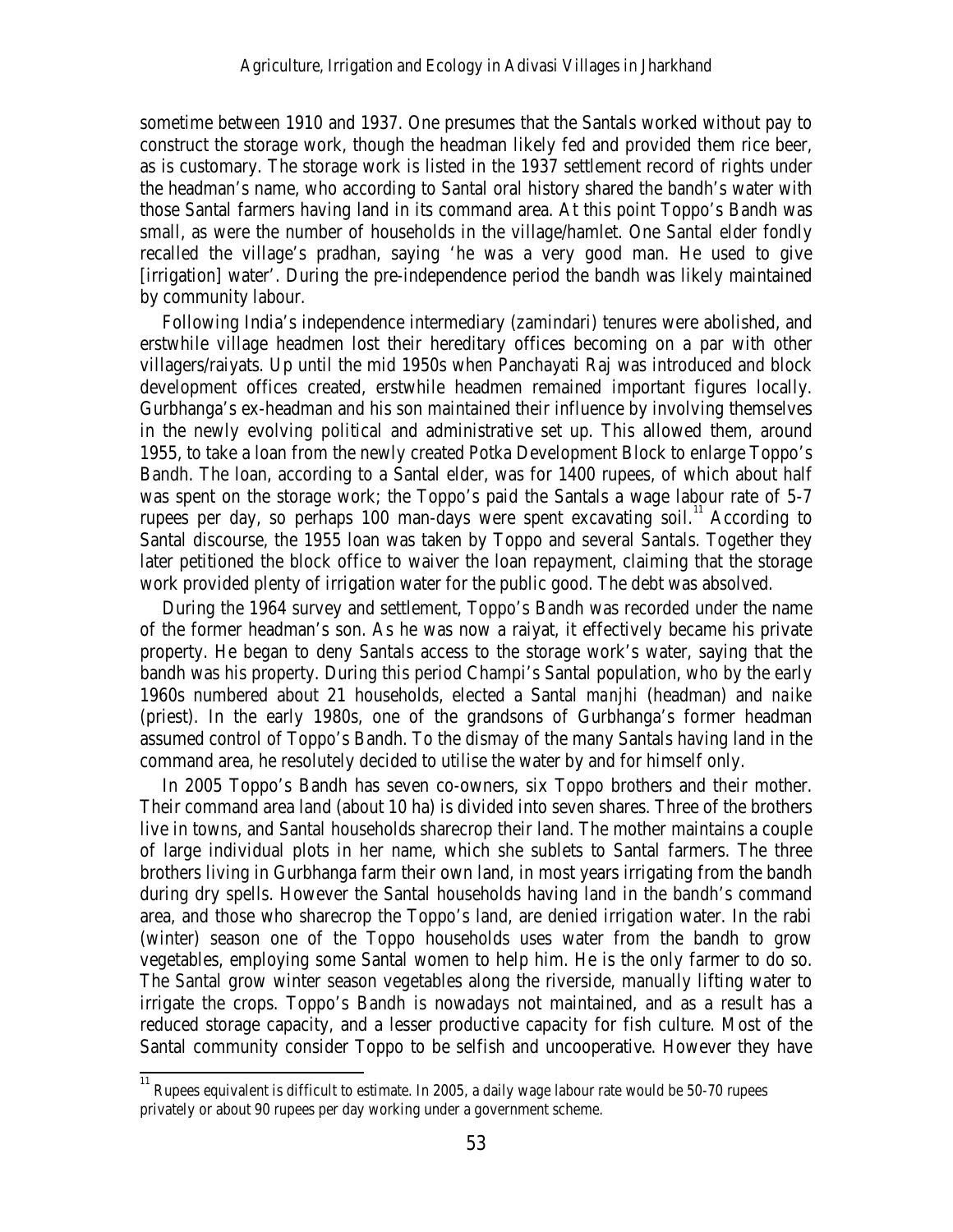internalised the property rights regime imposed upon them, and consider Toppo's Bandh to be the Toppo's private property.



Figure 2. Champi's three storage works and commands areas in 1964. Clockwise from top: Mona's Bandh, Toppo's Bandh, and Surai's Talab

#### **Mona's Bandh**

Mona's Bandh was built sometime after Toppo's Bandh. Mona constructed the storage work with the help of his four sons, their wives, and his daughter who returned from her marital village. The storage work has always had a low capacity. Fish culture has rarely been pursued due to its distance from the village. The storage work is listed in the 1937 settlement under Mona's name, and in 1964 as being co-owned by two grandsons from Mona's eldest son, and his other three sons. This family own all the farmland in the command area, which extends to the riverside (Figure 2). The bandh faces management problems which stem from the distribution of farmland and homestead land.

In 2005 ten households descend from Mona, nine of which have land in Mona's Bandh's command area. Santal custom holds that when farmland is divided amongst sons, the eldest son should receive an extra share of land, for it becomes his responsibility to entertain and feed affinal relatives when they visit the village. Over time landholdings have become unequally distributed due to land subdivision. Several households argue that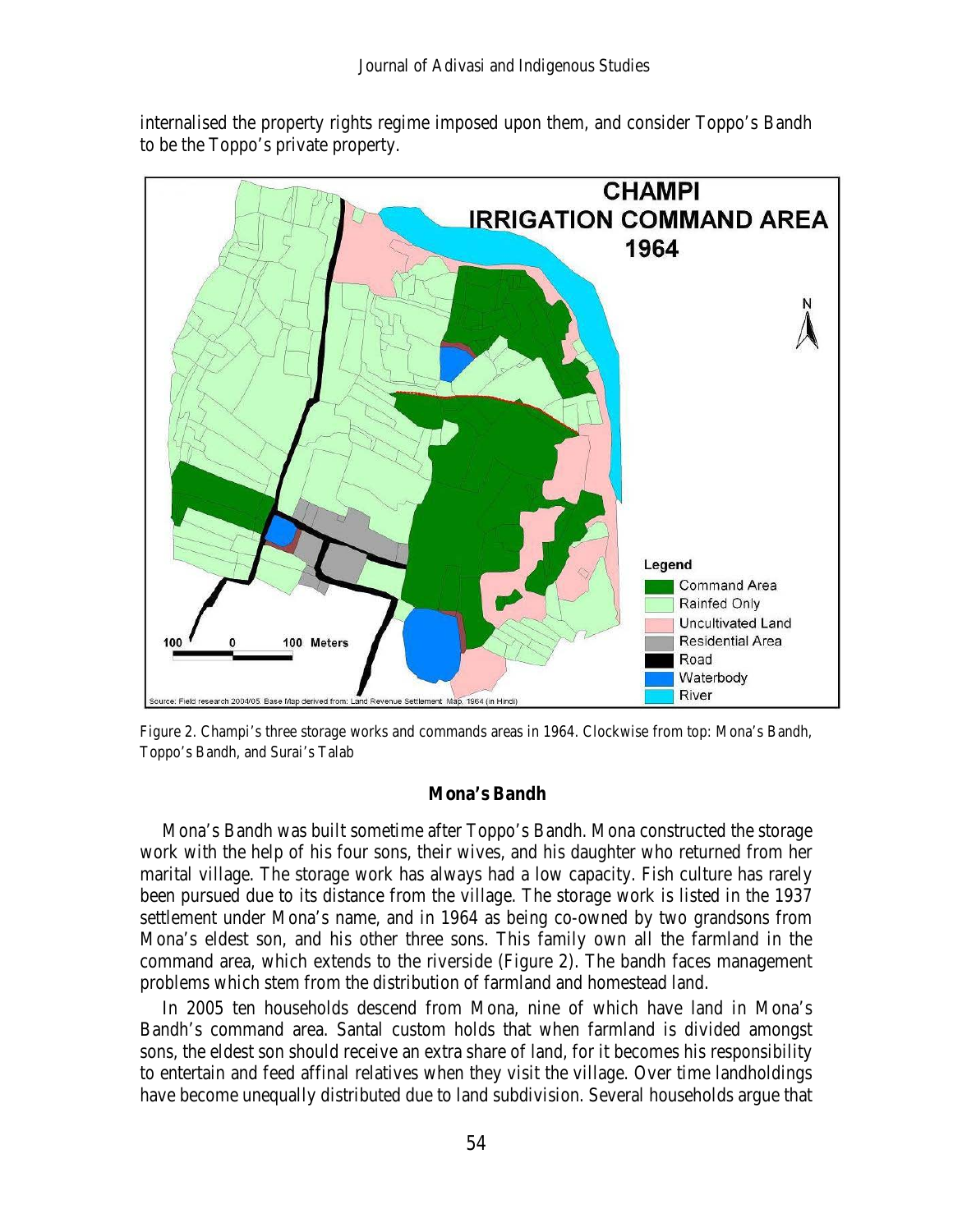the practise of distributing a larger portion of land to the eldest son no longer exists, so land should be redistributed within the family. However the largest landholder is not interested in such reform. Confounding the problem is the matter of homestead land. In 2005 seven of the households continue to live on their ancestral homestead plot, one of which is the largest landholder, who has colonised a large part of the plot. The remaining six households are resentful of this. These seemingly trivial land conflicts have led to some disruption in the management of their bandh. The co-owners of Mona's Bandh are unwilling to sit together to discuss the bandh's management including its repair and water distribution.

## **Surai's Talab**

Surai's Talab is a four-sided below-surface pond with a submerged *katchua kuan* (earthen dug-well) in its centre. One Santal elder recalled how he was about 25 years old when his father Surai, having seen Mona excavate his bandh, decided that he would do the same. The talab was designed to provide supplemental irrigation to their monocropped paddy and not for pisciculture. Surai had hired Bhumij labour from their nearby mother village, and remunerated the labourers in paddy. Buffalos were used to remove the soil. The well in the centre was created later, after Surai's youngest son's marriage, and used to be deep with steps around its sides. The well fell out of use when the Indian Mark II hand-pump was introduced to the village.

In the present-day Surai's Talab (Figure 2) is effectively managed. Several important attributes abet this. Only four of its six co-owners have land in its small command area, and two of these are relatively wealthy, which aids the planning and implementation of management tasks. Located adjacent to the settlement, theft of fish is near impossible, so besides supplemental irrigation, the talab allows for fish culture and sale. The talab's physical location at the entrance to Champi means that it is seen and used on a daily basis by nearly all the villagers. The majority of Santal women and children use it for bathing and washing their clothes throughout most of the year, and cattle are forbidden from entering it. Because all the Santal households use the talab, they are willing to support the co-owners in maintenance activities. The co-owners refer to themselves as 'Surai's Union'. In the summer of 2005 the co-owners 'cleaned' the talab. First, a diesel engine pump-set was hired and the water drained from the bottom of the talab, into a smaller talab located nearby. Next, the co-owners invited the villagers to come and take away the silt deposited in the talab. At least nine Santal households sent their own household members, servants (typically young and poor adivasis from nearby villages), or hired labour (Santal and Bhumij). The labourers manually dug out the silt, some even using their hands, and piled it on the talab's inner banks. They laboured for two or three weeks in this way. Then, either manually or using a bullock cart, the households transferred the silt to their farm plots, and soon afterwards ploughed it in.

# **Bara Bandh**

Kestrapal's Bara Bandh (big bandh) was created around the 1880s by Bhumij and Dharua Gond hired labourers. It was constructed by Kestrapal's Bhumij headman (ghatwal) for supplemental irrigation, domestic use, and possibly as a show of strength and status. In the 1910 survey and settlement it was listed as khuntkatti land, with no rent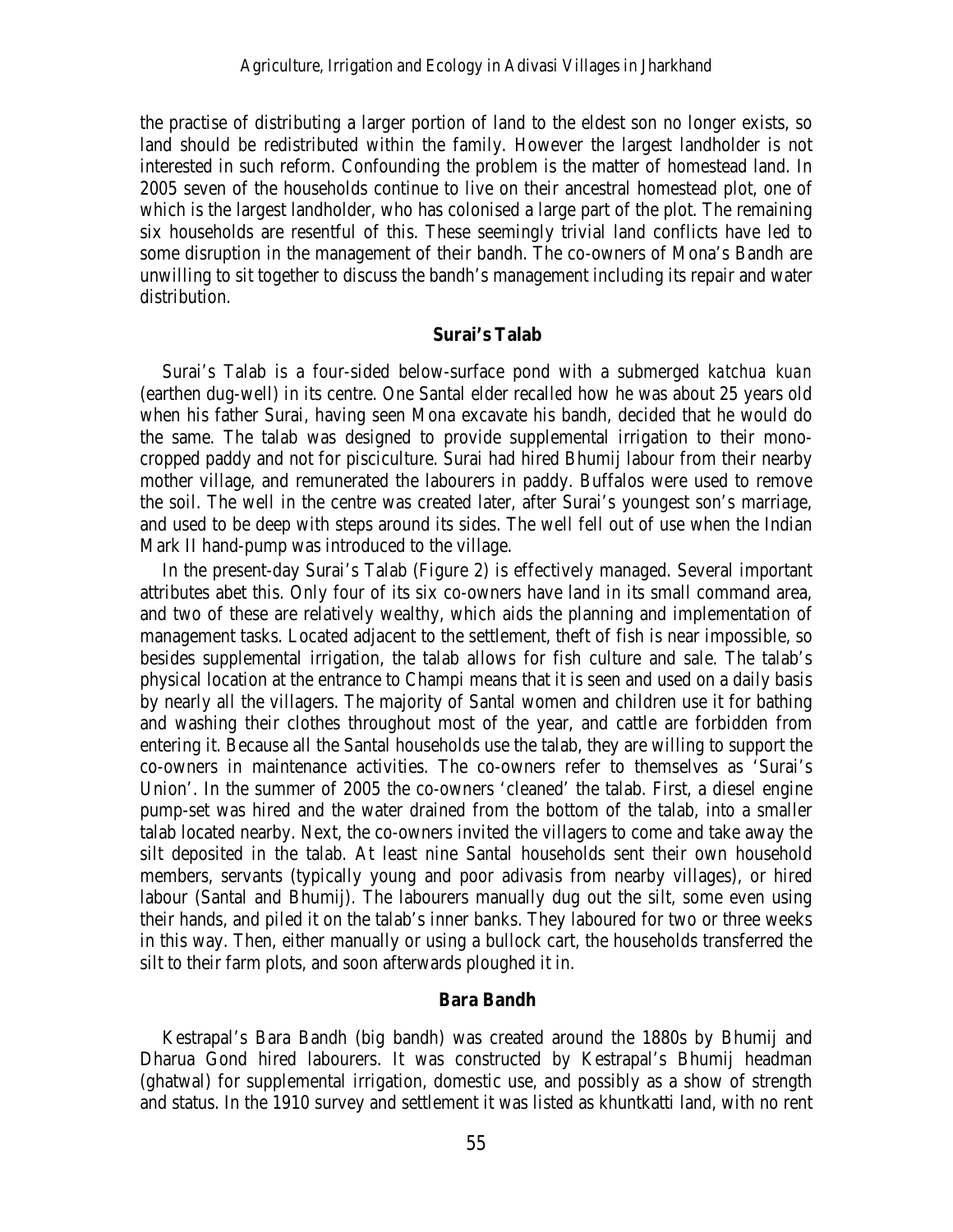to be imposed, in the name of the ghatwal's son. Between 1910 and 1937 the headman's family split into two parties, most likely due to land pressure. The son remained in Kestrapal hamlet, while his father's second wife and his half-brother relocated to the eastside of the village to found Namotola hamlet. In 1937 the bandh's ownership was recorded in ten parts (*ansh*), five with the Kestrapal party and five with the Namotola party. By this time a grandson of the former ghatwal had inherited the office of headman, and was recorded as Kestrapal revenue village's headman (naik ghatwal). Several elderly Dharua Gond from Manglasai recalled from their childhood, around the time of Indian independence, the Bhumij headman coming to their hamlet to distribute fish from the bandh. They also recall that those Dharua Gond who had land in the command area of the bandh were allowed to take supplemental irrigation.

The exact history of Bara Bandh is difficult to reconstruct partly because there are few Bhumij elders alive today. A Dharua Gond elder of Manglasai claimed that during the 1964 revisional survey several of Kestrapal's dominant Bhumij households, by bribery, managed to get command area land owned by several Gond households settled and recorded in their names. During the same survey, Bara Bandh's ownership was recorded in 24 parts, 12 with the Kestrapal party and 12 with the Namotola party. Within each of these 12 parts are further, unequal subdivisions. Unlike in Gurbhanga where due to its pradhani history the erstwhile headman's family lost its political power, in Kestrapal the ghatwal's great-grandson retained his status as headman up until his death in 1985 (on the strength of his family's khuntkatti heritage). The last headman's death created a political vacuum in the village that remains to the present-day.<sup>[12](#page-13-0)</sup> On his death, his son and nephew (great, great-grandsons of the ghatwal) assumed dominant political roles in village affairs, however under their leadership inter-hamlet relations in the village soured and villagers ceased to celebrate functions together, or to jointly hold meetings. Irrigation is denied to the Gond households having command area land.

Of Bara Bandh's 31 co-owners in 2005, only eight have command area land. Bara Bandh is in a dilapidated condition. In the past few decades, the Kestrapal and Namotola parties are embroiled in a conflict over rights to do fish culture in the bandh. This dispute has involved the police, bribery and two court cases. The judges declared that because the bandh's khatian (record of rights) clearly states that the two parties have joint ownership rights, the two parties should either divide the bandh in half, or take turns using it.

## **The effects of landholding structure on irrigation, agriculture, and ecology**

The analysis of four small-scale storage works has highlighted a diversity of management outcomes that, this paper posits, have been strongly influenced by state-led changes in landholding structure. The secondary drivers of these management outcomes include population growth and the emergence of land scarcity in a context of bureaucratic ineffectiveness, minimal support and investment in agricultural systems, and a political vacuum beyond the indigenous socio-political institutions at the community level.

Land and land-based resources remain central to adivasi communities' lives and livelihoods. Households in Champi whose members work outside of agriculture, either locally or as migrants to cities and industrial areas, invest their remittances in agriculture,

<span id="page-13-0"></span>12 Recall panchayat elections were not held from 1978 to 2011.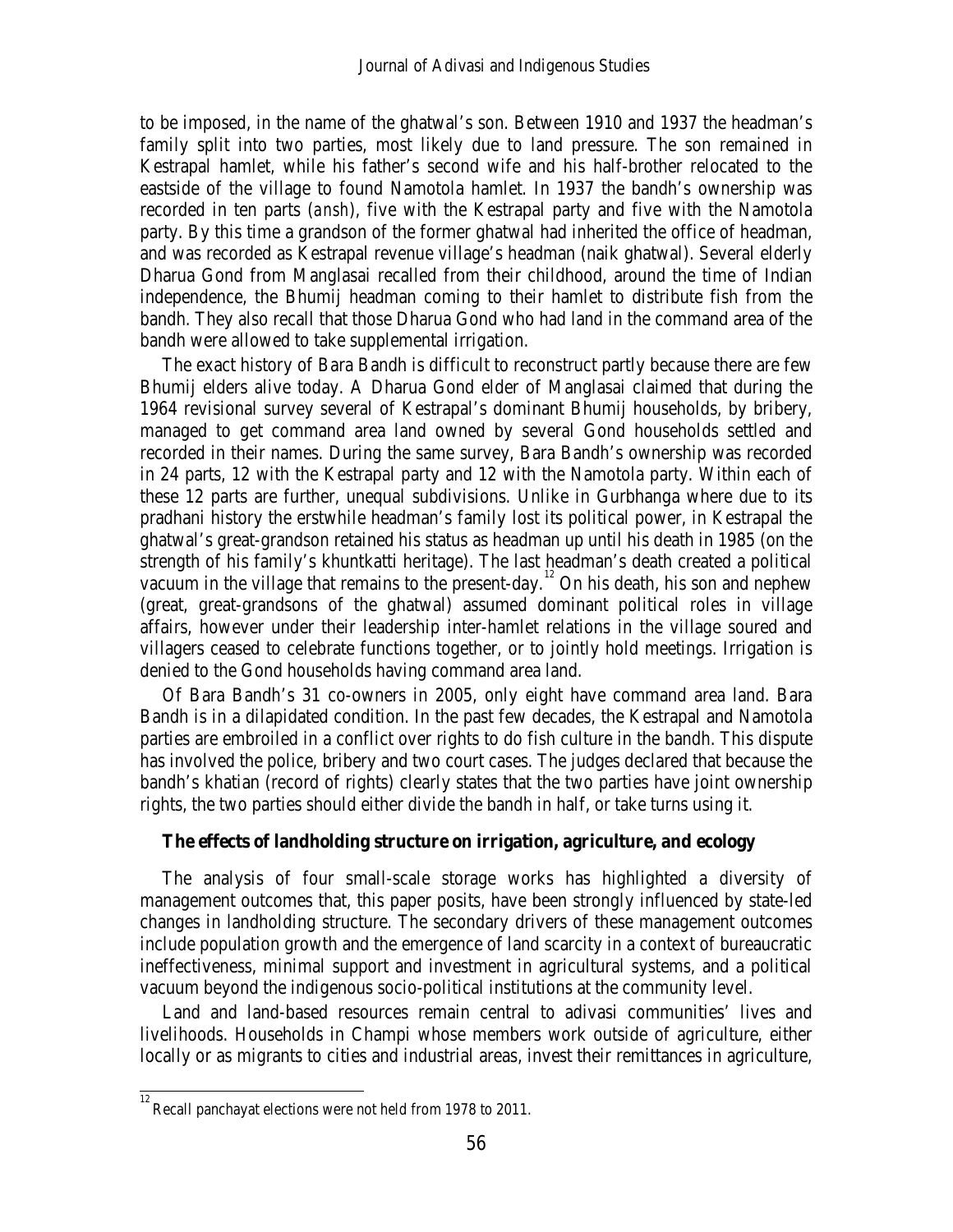such as by purchasing bullock carts, fertilisers, or equipment for processing and milling paddy. However many households work locally in the tough and injurious, poorly paid informal mining sector, which involves the manual breaking of rocks, and over time destruction of the rocky outcrops located in and around the villages. This business expanded due to the lack of opportunities in agriculture, but critically due to the control of village land being taken away from adivasi communities and transferred to private ownership or state 'stewardship'. Farmland expansion meant that rocky outcrops were the last bastions of forest cover, and their destruction disturbs already-pressured local ecological and hydrological systems tremendously. Between 2005 and 2010 the rocky outcrop along one side of Toppo's Bandh has been entirely deforested and mined away. Santal villagers are the workforce, while one of the Toppo brothers and the middlemen involved are the profiteers. The village environments, due to the effects of private landownership, are now greatly degraded.

Taradatt (2001) argues that the non-recognition of communal rights of adivasis in survey and settlement operations supported the separation of individual from community in matters of property relations concerning land. In addition, as argued by Mahapatra (1986), the value systems of the officers and elected representatives of modern state institutions such as the development block and Panchayati Raj are fundamentally at odds with adivasi notions of leadership. While adivasis act as mediators in village relations, seeking to maintain ecological balance in the process, officers and elected representatives are concerned with modern economic development at any cost. Control over land is central to agricultural, irrigation and ecological systems in the villages of rural Jharkhand.

Loss of control over village land and other resources, introduction of alien administrative and value systems, and the related disruption of the socio-political functioning of village communities, affects the management of irrigation systems. These factors disturb the unity that once sustained them.

These factors have also stifled the development of new storage works by farming communities. To create new storage works in a context of maximum land under cultivation, a degree of flexibility and local autonomy to determine landholding patterns and distribution is required. In the past storage works were developed when opportunities for further expansion of land still existed, and when the adivasi notion of collective rights to resources were still operational. Land could, theoretically at least, be redistributed within the lineage or community through consensual agreement. As the landholding structure exists in the present-day, it is difficult to envisage how farming communities could create storage works in optimal locations. Individuals' landholdings, in tiny parcels, are nowadays scattered across villages, the result of survey and settlement operations that reinforced the individualisation of land ownership. This largely explains why farming households and communities have developed few new storage works in the post-independence period. It also explains why large storage works, capable of providing supplemental irrigation to multiple households, have not been created by government or non-government agencies in recent decades. State schemes target individuals, so invariably relatively wealthier households manage to access such funds to build small storage works for fish culture and sometimes to irrigate their own land.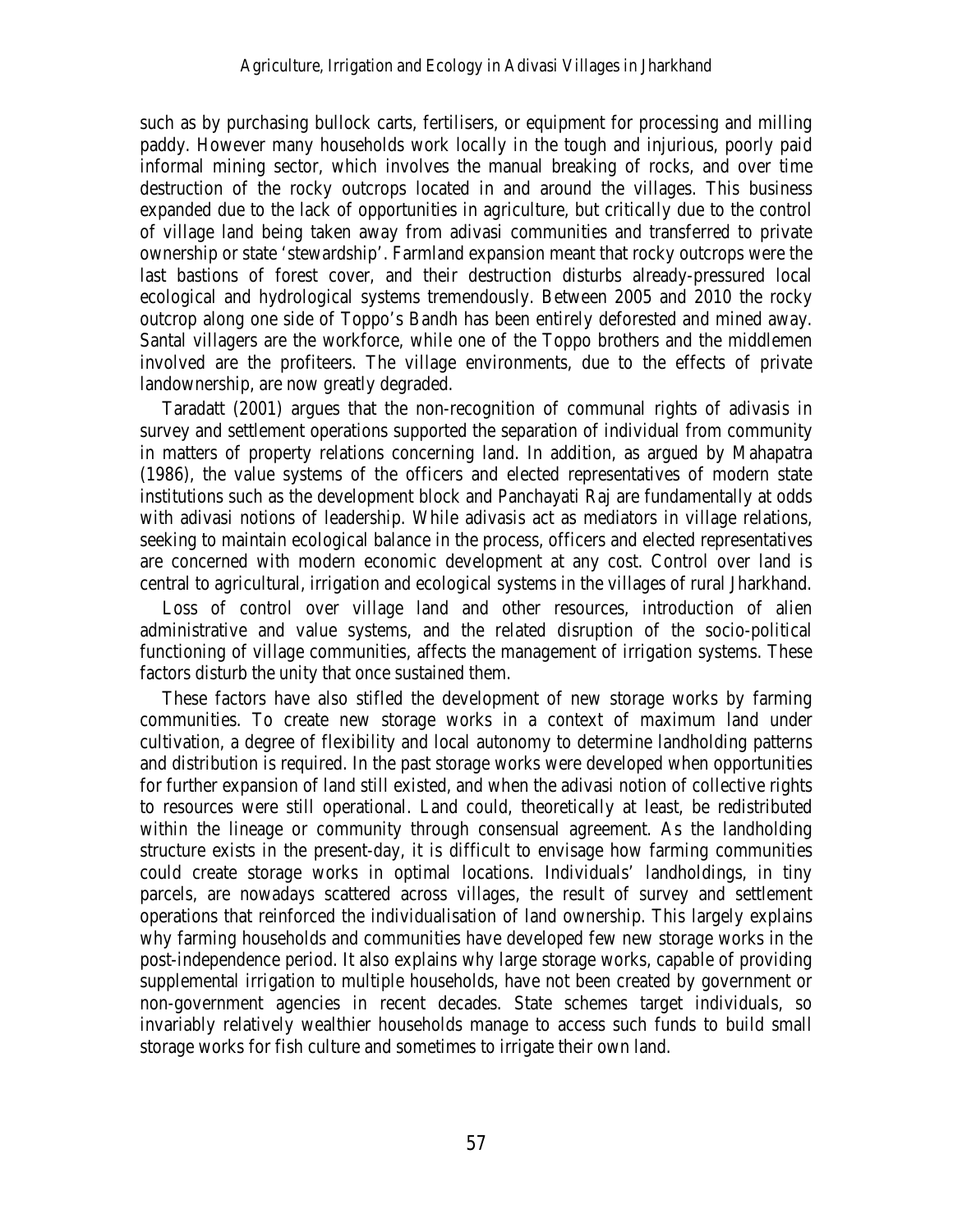### **Conclusion**

This paper has shown that when societal and property relations were favourable, farming communities created small-scale storage works for the supplemental irrigation of paddy. These systems nowadays face a multitude of management problems. The extant landholding structure has evolved via land revenue settlements and reforms implemented by successive governments without consideration of the indigenous forms of irrigation practised in rainfed agricultural systems. Since the 1980s there have been efforts by the government to develop new storage works, but less so to support pre-existing systems. State-led schemes for creating new storage works have targeted individuals, leading to their placement in locations ill-suited for the provision of supplemental irrigation. Renovation efforts have bypassed many pre-existing works, because they are considered to be privately owned, even though many are co-owned by multiple, often poor households. There is a need to move beyond engineering and management paradigmatic frameworks, under which knowledgeable specialists, civil and social engineers, seek to oversee the design of hydraulic infrastructure, and laws, rules and institutions respectively (Boelens et al. 2005). The creation of water harvesting structures, one every two hectares, in eastern and central India, is recommended (Phansalkar and Verma 2004, 2005). Realising the untapped potential of Indian rainfed agricultural systems through investment in supplemental irrigation is financially attractive and viable, environmentally benign, and equitable and poverty-targeted (Sharma et al. 2008).

To improve irrigation in the region, the government could provide strong inducements to farming communities as a way to indirectly invest in the development of supplemental irrigation (cf. Coward 1986). Japan's government used such a strategy: it left ownership and control in local hands, made subsidies and low-interest loans available to local groups (which generated investments that matched those of the state), and provided technical assistance to local groups (Coward 1986). The strategy was highly dependent upon the existence of strong farming groups who were able to mobilise communal labour and manage water effectively. For this, some degree of localised land reform will be required. It is doubtful that a blanket, state-level land reform would serve the purpose. However progressive land reform is highly unlikely in present-day Jharkhand (see the edited collection by Sundar 2009). In the context of adivasi-inhabited regions, it is important not to change laws that forbid transfer of land from adivasis to non-adivasis. However within adivasi communities the transfer of land should not be ruled out, and would likely be conducive to greater productivity and poverty reduction, besides improvement in socio-political relations within adivasi society. Land could be purchased (not expropriated) from non-resident households, and from households (such as khuntkatti households) who currently have excess land that is unproductively farmed. In the process of localised land reform, landless and marginal farmers could receive land parcels, and land consolidation could take place keeping in mind the optimal location for new storage works. Water reform should take place alongside land reform (Lipton 2009), which would entail all potential command area farmers gaining co-ownership rights over pre-existing storage works. To minimise further ecological destruction (that has already reached extreme proportions) the government could return to village communities control over village land deemed to be 'waste' or 'forest'. The food security challenges of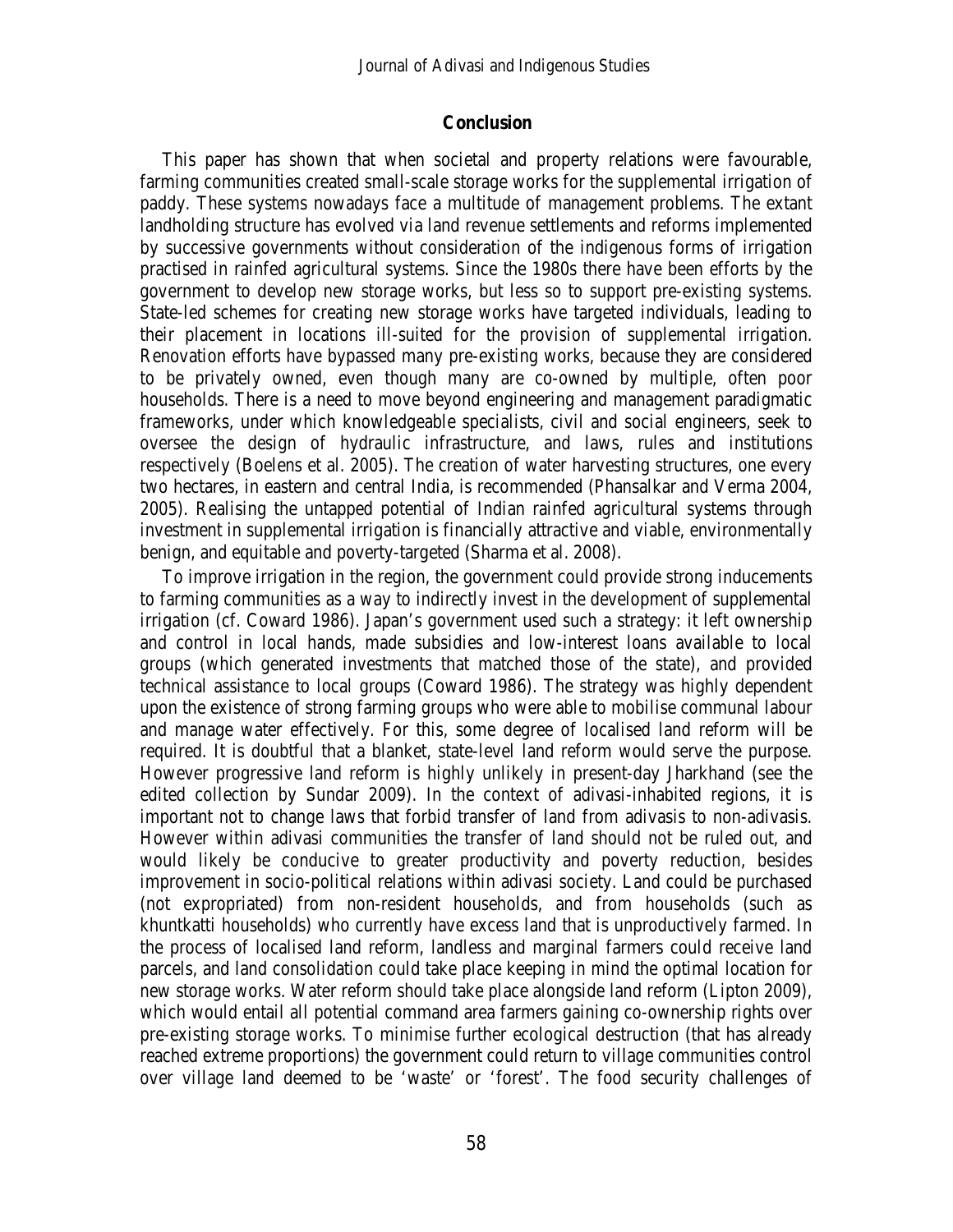communities living in rainfed areas are already exacerbated by climate change effects, therefore new ways of understanding and transforming agriculture are urgently required.

## **References**

I acknowledge financial support received from the UK Research Councils ESRC and NERC (for my doctoral research during 2002 to 2006). I thank my PhD supervisors, Dr Nitya Rao and Dr Bruce Lankford. My special thanks go to Dr Asoka Kumar Sen for helping me access the Chaibasa Record Room, and to the villagers of Gurbhanga and Kestrapal, to whom this essay is dedicated.

Agrawal, A. and S. Narain (eds.). 1997. *Dying wisdom: Rise, fall and potential of India's traditional water harvesting systems.* New Delhi: Centre for Science and Environment.

Areeparampil, M.S.J. 2002. *Struggle for swaraj. A history of adivasi movements in Jharkhand (from the earliest times to the present day).*: Chaibasa: Tribal Research and Training Centre.

Bhalla, G.S. and G. Singh. 2001. *Indian agriculture. Four decades of development.* New Delhi: Sage Publications.

Boelens, R., M. Zwartevee and D. Roth. 2005. 'Legal complexity in the analysis of water rights and water resources management', in D. Roth, R. Boelens and M. Zwarteveen (eds.), *Liquid relations: Contested water rights and legal complexity,* New Jersey: Rutgers University Press.

Chatterji, B.M. 1910. *Record of rights. Village 'Gurbhanga', Thana Ghatsila, Pargana Dhalbhum, District Singhbhum.* Created on 12.3.1910 by B.M. Chatterji, Revenue Officer, Government of India. District Record Room, Chaibasa.

Coward, E.W. 1986. 'Direct or indirect alternatives for irrigation investment and the creation of property', in K.W. Easter (ed.). *Irrigation investment, technology and management strategies for development.* Studies in Water Policy and Management, 9: 225-244, Boulder Colorado: Westview Press.

Devalle, S.B.C. 1992. *Discourses of ethnicity: Culture and protest in Jharkhand.* New Delhi: Sage Publications.

D'Souza, R. 2004. 'Rigidity and the affliction of capitalist property: Colonial land revenue and the recasting of nature', *Studies in History,* 20(2): 237-272.

D'Souza, R. 2006. 'Water in British India: The making of a 'colonial hydrology'', *History Compass,* 4(4): 621-628.

D'Souza, R. 2008. 'Framing India's hydraulic crises: The politics of the modern large dam', *Monthly Review Press,* 60(3): 112-124.

Gadgil, M. and R. Guha, 1995. *Ecology and equity: The use and abuse of nature in contemporary India.* New Delhi: Penguin.

*GoI* (Government of India). 2001. Census of India, 2001.

*GoJ* (Government of Jharkhand). No date. State of Jharkhand. Department of Forest and Environment, Environment Information System, Government of Jharkhand, Government of India. *jharenvis.nic.in/files/State%20Of%20Jharkhand-Overview.pdf (Accessed online 27 February 2011).*

GoJ (Government of Jharkhand). 2002. Vision 2010. Government of Jharkhand, Government of *India.*

Hardiman, D. 1998. 'Well irrigation in Gujarat: Systems of use, hierarchies of control', *Economic and Political Weekly,* 33(25): 1533-1544.

Hill, J. 2008. Contexts, ideologies and practices of small-scale irrigation development in East India. PhD thesis. University of East Anglia, Norwich, UK.

Jha, J.C. 1967. *The Bhumij revolt (1832-33).* Delhi, India: Munshiram Manoharlal.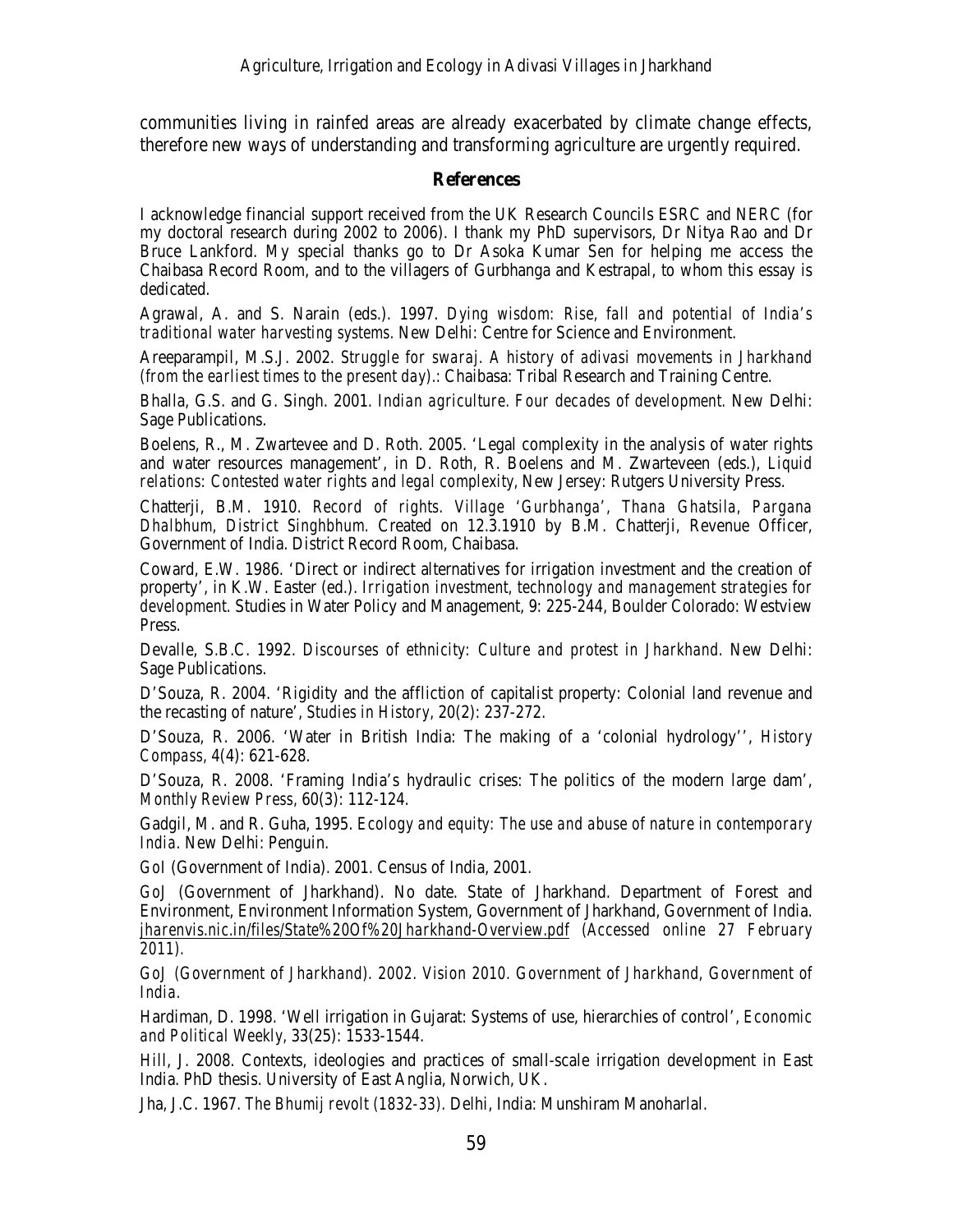Jha, J.C. 1989. 'The changing land system of the tribals of Chota Nagpur, 1771-1831', in T. Banerjee (ed.) *Changing land systems and tribals in eastern India: The modern period (Report of seminar held at Santiniketan, 6-7 March, 1986).* Calcutta: Subarnarekha.

Lipton, M. 2009. *Land reform in developing countries: Property rights and property wrongs.*  New York: Routledge.

Mahapatra, S. 1986. *Modernization and ritual. Identity and change in Santal society*. Calcutta: Oxford University Press.

Mosse, D. 2003. *The rule of water: Statecraft, ecology and collective action in South India.* New Delhi: Oxford University Press.

MSSRF (M.S. Swaminathan Research Foundation)/WFP (World Food Programme). 2001. *Food insecurity atlas of rural India,* M.S. Swaminathan Research Foundation, Chennai and World Food Programme, India.

MSSRF (M.S. Swaminathan Research Foundation)/WFP (World Food Programme). 2008. *Report on the state of food insecurity in rural India.* Chennai: Nagaraj and Company Private Limited.

Mullick, S.B. 2005. 'Hand-back-land model to sustain tribes', *The Telegraph,* Calcutta, 21 February 2005.

*NABCONS* (National Bank for Agriculture and Rural Development Consultancy Services). 2008. District agriculture plan. East Singhbhum. 2008-09 to 2011-12*.*

*www.sameti.org/RKVY/SAP/Agri%20plan%20East%20Singhbhum.pdf (accessed 16 February 2011)*

Phansalkar S.J. and S. Verma. 2004. 'Improved water control as strategy for enhancing tribal livelihoods', *Economic and Political Weekly,* 31 July 2004: 3469-3476.

Phansalkar S.J. and S. Verma. 2005. *Mainstreaming the margins. Water-centric livelihood strategies for revitalising tribal agriculture in central India.* New Delhi: Angus and Grapher.

Prasad, R. 1961. *District census handbook: Singhbhum.* Patna: Government of Bihar Secretariat Press.

Prasad, C.B. 1970. *Final report on survey and settlement operations in the district of Singhbhum (1958-1965).* Patna: Government of Bihar Secretariat Press.

Rao, N. 2009. 'Conflicts and contradictions: Land laws in the Santhal Parganas', in N. Sundar (ed.) 2009. *Legal grounds: Natural resources, identity, and the law in Jharkhand.* New Delhi: Oxford University Press.

Reddy, D.N. and S. Mishra. 2008. 'Crisis in agriculture and rural distress in post-reform India', in R. Radhakrishna (ed.), *India development report, 2008.* New Delhi: Oxford University Press.

Reid, J. 1911. 'Final report on the survey and settlement of Pargana Dhalbhum in the District of Singhbhum 1906 to 1911', in P.R.N. Roy (ed.), *Manual of Chotanagpur Tenancy Laws,* Allahabad: Rajpal and Company.

Sen, A.K. 2004. 'The process of social stratification in the lineage society of Kolhan in Singhbhum', *South Asia: Journal of South Asian Studies.* 27(1), 27-38.

Sen, A.K. 2010. 'Water bodies, changing social ecology and Ho adivasis of colonial Singhbhum', *International Journal of Development and Social Research,* 1(2): 59-74.

Sengupta, N. 1980. 'The indigenous irrigation organisation in South Bihar', *The Indian Economic and Social History Review*, 17(2): 157-187.

Sengupta, N. 1982. 'Agrarian movements in Bihar', *The Journal of Peasant Studies.* 9: 15-39.

Sengupta, N. 1985. 'Irrigation: Traditional vs modern', *Economic and Political Weekly.* XX: 1919-1938.

Sengupta, N. 1991. *Managing common Property: Irrigation in India and Philippines.* New Delhi: Sage Publications.